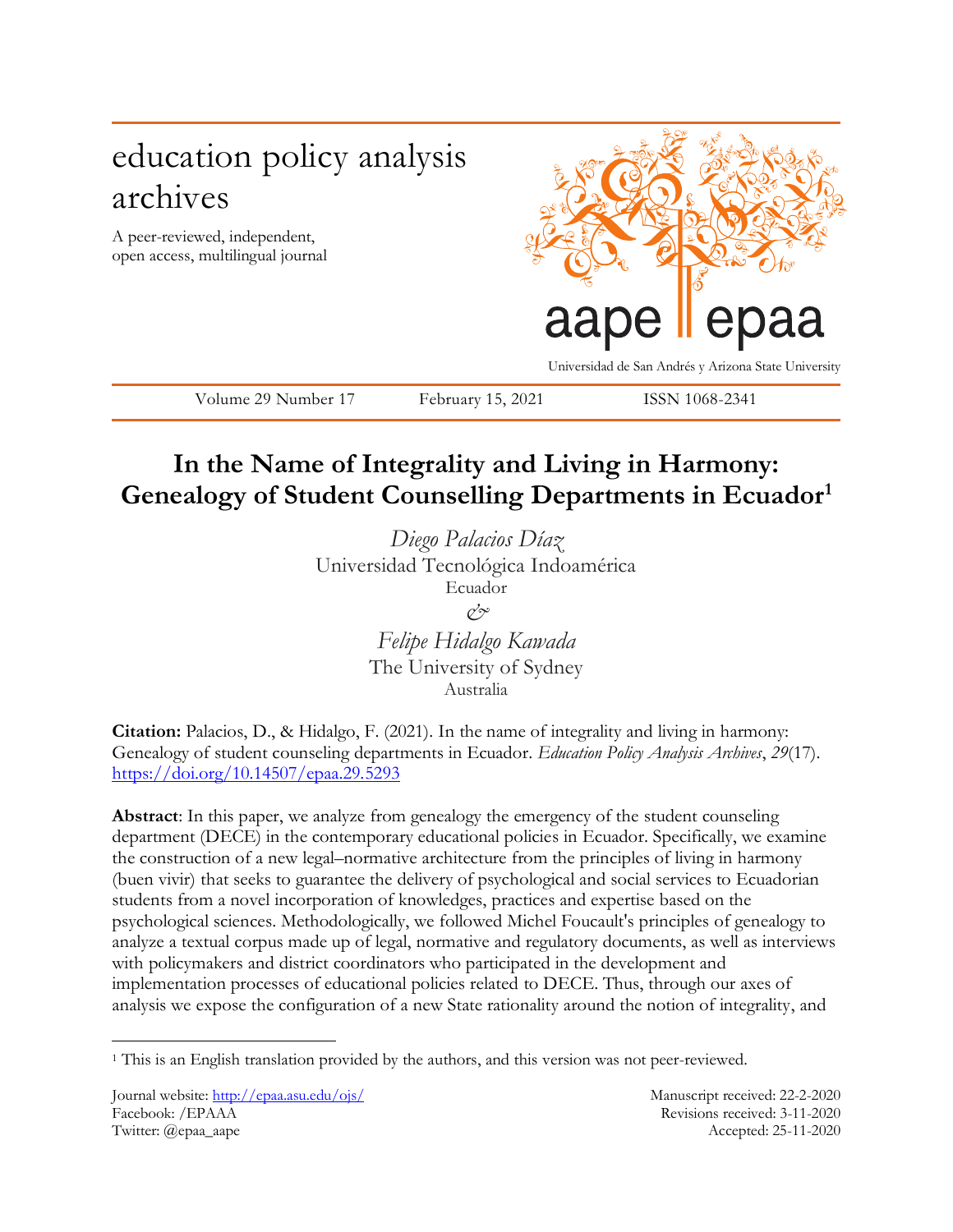through a variety of sociotechnical, regulatory and practical adjustments, the promotion of management logics focused on governing and controlling specific forms in which professionals deploy their actions in schools. Finally, we discuss how the *Sumak Kawsay* knowledges are relegated, compared to an influential scientific-technical rationale that seeks to orientate educational processes in specific ways with a psychological language based on biomedical perspectives that inhibit alternative ways of understanding the subject and subjectivity within Ecuadorian education. **Keywords:** Discourse; Ecuador; Genealogy; Living in Harmony; Psychology

## **En nombre de la integralidad y el buen vivir: Genealogía de los departamentos de consejería estudiantil en Ecuador**

**Resumen**: En este artículo analizamos genealógicamente la emergencia de los Departamentos de Consejería Estudiantil (DECE) en el campo de las políticas educativas contemporáneas de Ecuador. Específicamente, examinamos cómo se ha construido una nueva arquitectura jurídico-normativa que, desde los principios del Buen Vivir, busca garantizar la entrega de servicios psicológicos y sociales a los estudiantes ecuatorianos a partir de una novedosa incorporación de saberes, prácticas y experticias basadas en las ciencias psicológicas. Metodológicamente, adherimos a los principios de Michel Foucault sobre la genealogía, a fin de analizar un corpus textual compuesto por distintas fuentes documentales que contienen archivos jurídicos, normativos y reglamentarios relevantes para nuestra problemática, así como también por entrevistas realizadas a policymakers y coordinadores distritales que han participado en los procesos de elaboración y puesta en práctica de las políticas educativas relacionadas con los DECE. De esta manera, mediante nuestros ejes de análisis exponemos cómo se ha configurado una nueva racionalidad de Estado en torno a la noción de integralidad y cómo mediante diversos ajustes sociotécnicos, reglamentarios y prácticos se han promovido lógicas de gestión orientadas a gobernar y controlar las formas específicas en que los profesionales despliegan sus acciones en las instituciones educativas. Finalmente, discutimos cómo los saberes del *Sumak Kawsay* quedan relegados frente a una influyente racionalidad científico-técnica que busca orientar en vías específicas los procesos educativos y frente a un lenguaje psicológico orientado desde una perspectiva biomédica que inhibe formas alternativas de comprender al sujeto y la subjetividad en la educación ecuatoriana.

**Palabras clave:** Buen Vivir; Discurso; Ecuador; Genealogía; Psicología

### **Em nome da integralidade e do bom viver: Genealogia dos departamentos de aconselhamento estudantil no Equador**

**Resumo**: Neste artigo, analisamos genealogicamente a emergência dos Departamentos de Aconselhamento Estudantil (DECE) no campo das políticas educacionais contemporâneas no Equador. Especificamente, examinamos como se construiu uma nova arquitetura jurídico-normativa que, a partir dos princípios do Bem Viver, busca garantir a prestação de serviços psicológicos e sociais aos estudantes equatorianos a partir de uma nova incorporação de saberes, práticas e expertises do ciências psicológicas. Metodologicamente, aderimos aos princípios de Michel Foucault sobre genealogia, a fim de analisar um corpus textual constituído por diferentes fontes documentais que contêm arquivos legais, normativos e regulatórios relevantes para o nosso problema, bem como entrevistas com legisladores e coordenadores distritais que têm participado dos processos de desenvolvimento e implementação de políticas educacionais relacionadas aos DECEs. Desta forma, através dos nossos eixos de análise expomos como uma nova racionalidade do Estado se configurou em torno da noção de integralidade e como através de diversos ajustes sociotécnicos, regulatórios e práticos se promoveram lógicas de gestão voltadas para governar e controlar formas específicas em que os profissionais implantam suas ações nas instituições de ensino. Por fim, discutimos como o conhecimento de *Sumak Kawsay* é relegado a uma influente racionalidade técnico-científica que busca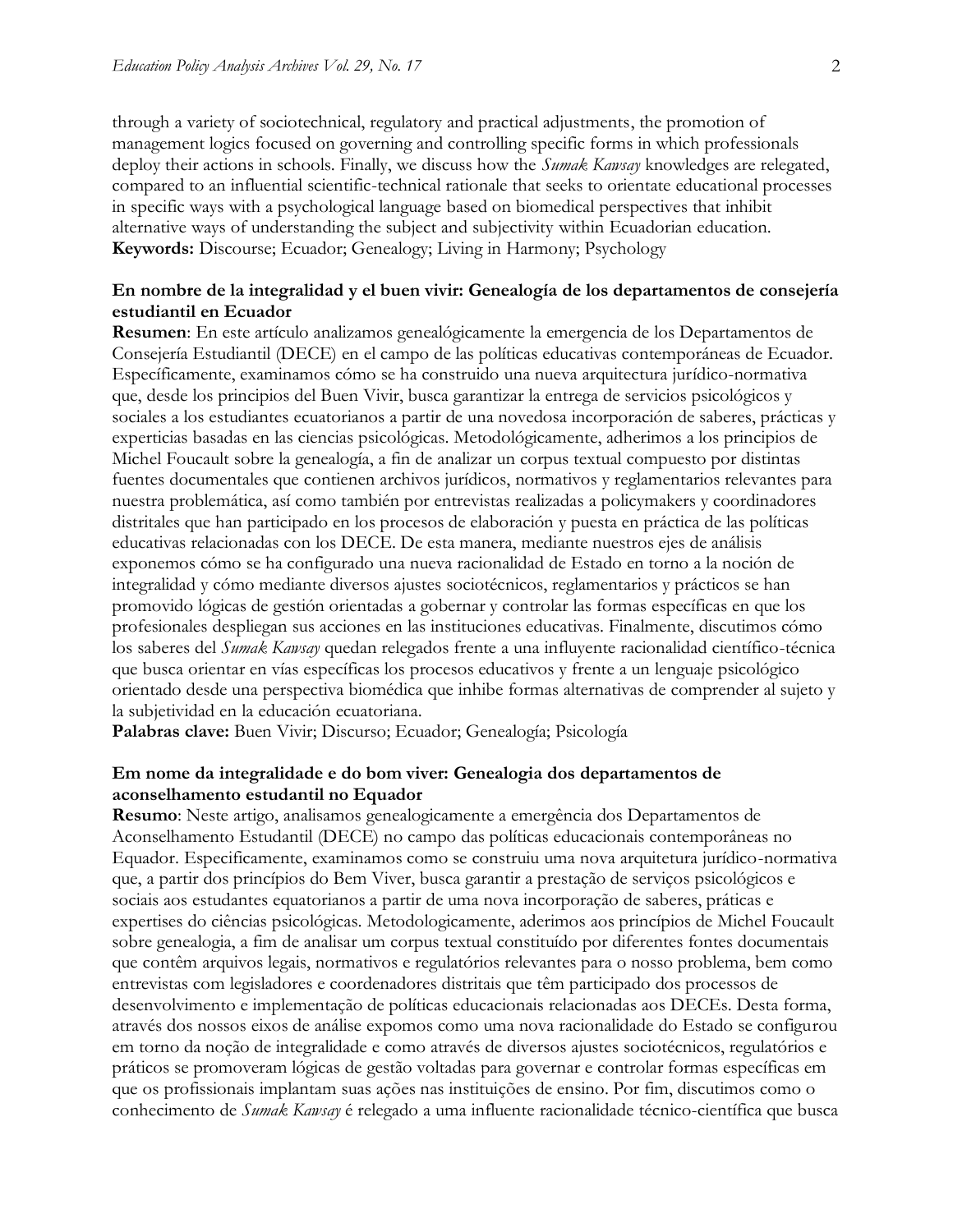$\overline{a}$ 

orientar os processos educacionais de formas específicas e a uma linguagem psicológica orientada a partir de uma perspectiva biomédica que inibe formas alternativas de compreensão do sujeito e da subjetividade na educação equatoriana.

**Palavras-chave:** Bom Viver; Discurso; Equador; Genealogia; Psicologia

## **Introduction<sup>2</sup>**

Ecuadorians are rare and unique beings: They sleep peacefully in the middle of crunchy volcanoes, They live in poverty amidst incomparable wealth And they rejoice with sad music.

Alexander von Humboldt (1802)

Historically, Ecuador has been characterized by its geographic, ethnic, and idiosyncratic uniqueness. The balance between the highest peaks of the Andes, the *hanaq pacha* (sky), and the *inti* (sun) is also present in the daily life of its native communities, who, attached to the worldview of *sumak kawsay* (good living), seek to develop a life of harmony, integrating the natural, the social, and the spiritual. Recently, these particularities have colored the arguments and discourses of public policy, especially in the field of education, regarding the substantive remodeling of the constitutional and political architecture generated by Rafael Correa's (2007-2017) government. The promulgation of a new Constitution of the Republic in 2008 and the Organic Law of Intercultural Education (*Ley Orgánica de Educación Intercultural* – LOEI) in 2012 significantly redefined the structure and functioning of the educational system, based on a significant increase in state size and expenditure, the strong infrastructural development of its organizations, and a guarantee of the rights that organize the lives of Ecuadorian citizens, in which education has a special place. From a historical perspective, this program constituted a counter-response to the conditions that the governments of the last two decades of the  $20<sup>th</sup>$  century and the beginning of the  $21<sup>st</sup>$  century generated to face the country's serious economic and political crisis through the intervention of the International Monetary Fund and the World Bank (Badillo, 1994; Hidalgo, 2011); it also defined a path to recover the state and its capacity to govern Ecuador's economic, political, and social life (Guayasamin, 2017).

In the field of education, this government program generated substantive changes that can be analyzed along two complementary lines. In economic-political terms, Rafael Correa's government considerably increased public spending on education, from 1.15% in 2000 to 5% of the gross domestic product (GDP) in 2015 (United Nations Educational, Scientific and Cultural Organization [UNESCO], 2020), which allowed for greater development of educational infrastructure, greater coverage capacity, and the development of policies oriented toward educational quality and equity (Guayasamín, 2017). This also meant a strategy to confront the trends of neoliberalization and privatization in education that significantly affect Latin America (Moschetti et al., 2019; Verger et al., 2016). Ecuador is one of the countries where privatization trends have advanced more consistently, both in primary (enrollment variation of +52.6% from 1990 to 2014)

<sup>2</sup> The first author appreciates the funding granted by the Universidad Tecnológica Indoamérica through the CICHE-0002 Research Project. The second author is grateful for the financing of the Program for Training of Advanced Human Capital Doctorate Scholarships Chile 2017 of the Agencia Nacional de Investigación y Desarrollo (ANID) of Chile, folio 72180118. Both authors thank the Ministry of Education of Ecuador for the collaboration provided during this research.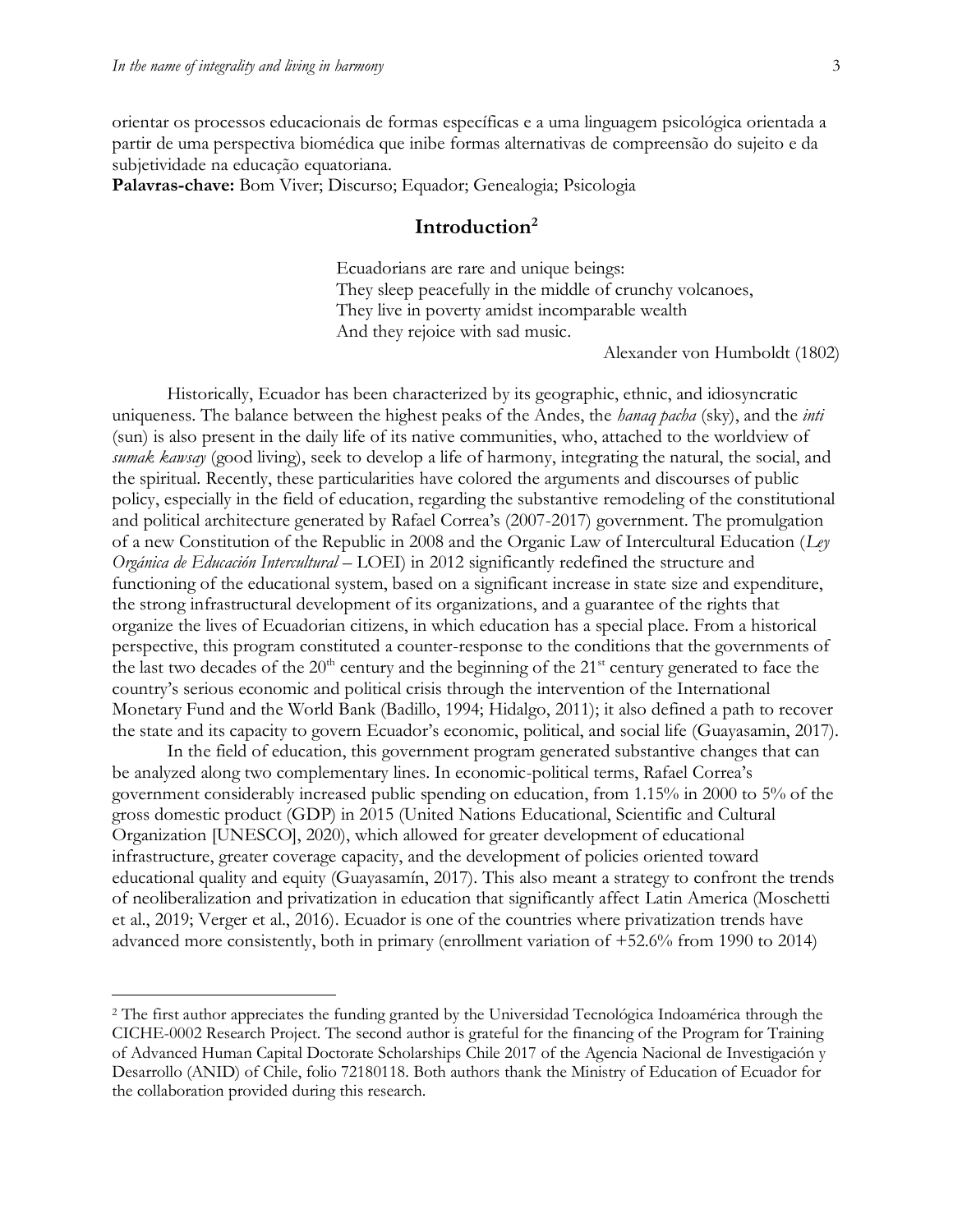and secondary education (variation of +22.9% in the same period, ranked third among 20 Latin American countries; for a detailed review, see Verger et al., 2017).

Complementarily, from a conceptual-cultural perspective, this government program was semiotically structured from the principles of *Buen Vivir*, a worldview coined by the Indigenous nations that widely colored the language of public policy developed under Rafael Correa's government. This concept, which is known in its original languages as *sumak kawsay* (in Kishwa), *suma qamaña* (in Aymara), *ñandareko* (in Guaraní), and *küme mongen* (in Mapudungun), has been emerging in Latin American political discourse for two decades, starting when Indigenous nations began to acquire greater prominence as a political force in Ecuador and Bolivia (Guardiola & García-Quero, 2014; Villalba, 2013). In spite of its polysemic character and the diverse interpretations that it raises in different contexts, the concept of *Buen Vivir* refers to a harmonious community life (Garzón, 2013), where the collective is prioritized above the individual, ancestral knowledge and the influence of spirits are respected, and protecting the environment triumphs over the socio-natural devastation promoted by the logic of accumulation, progress, and growth embedded in Western thought (Rojas-Lizana & Itatí, 2019). Therefore, *Buen Vivir* represents an alternative to decolonization from an Indigenous perspective in relation to the civilizing project of capitalism, where all damage caused to nature is understood as inherent damage to human life (Schavelzon, 2015).

At this point, it should be noted that based on the 2007-2008 debates that shaped the new Ecuadorian Constitution, the notion of *sumak kawsay* was appropriated and creatively recontextualized in the political discourse of Rafael Correa's government. This served, in principle, to counteract the advance of neoliberal policies in the country and in the region; it also constituted an attempt to deploy public policy organizations and practices that favored the oppressed (Villalba, 2013). From a more critical perspective, Guardiola and García (2014) have argued that its definition in the Ecuadorian constitution is vague and reduced, as it simply states that it is a way of living in harmony with nature and the community, which implies that, from the technocratic-economichumanist perspective, the concept can be trapped in the ideas of development and the state (Schavelzon, 2015). Nevertheless, the *sumak kawsay* philosophy acquires an important role in the development of Correa's agenda of educational policies and a unique form, specifically in the definition and articulation of the Student Counseling Departments (hereinafter, DECE – *Departamentos de Consejería Estudiantil*), an organization that we analyze genealogically in this research; it is understood as an "organization incorporated within the educational institutions that ensures a harmonious coexistence and the development of skills for life" (Ministry of Education of Ecuador, 2016, p. 4). We will explore this further in the next section.

### **Psychology, Education, and Public Policy: The Case of the DECE in Ecuador**

The emergence of the DECE as an educational policy organization was oriented toward the creation of initiatives that would promote Ecuadorian children's and adolescents' overall development. Within the framework of *Buen Vivir*, which is consecrated both in the Constitution of the Republic and in the LOEI, the *Model of Operation of the Student Counseling Departments* was published in 2016 (Ministry of Education of Ecuador, 2016). It defines the basic principles and values to create a harmonious coexistence and cultures of peace in educational institutions; the guidelines and actions required to ensure, protect, and restore children's and adolescents' rights; and the technical criteria for "transparency and optimizing the performance of professionals" (p. 4). As we will examine later, a central aspect of this organization is that it creates a rational distribution of professionals according to the number of students enrolled in the educational units; the presence of educational and clinical psychologists is also prioritized to address the school population's psychosocial needs, based on a logic in which a broader population supports a greater diversification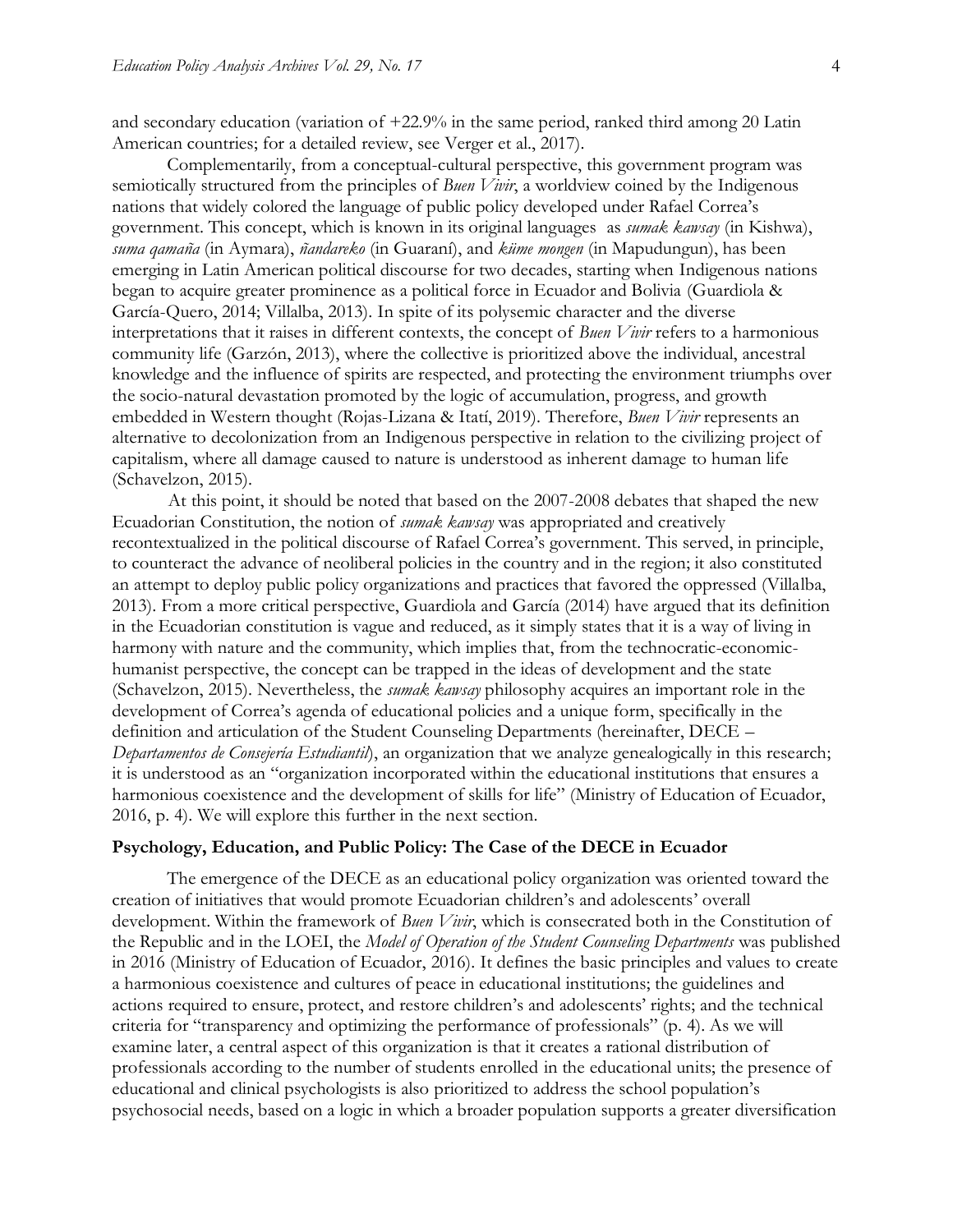of professionals and is then able to incorporate, for example, social workers, family counselors, and psychopedagogues.

In addition to the above, it should be noted that the DECE did not emerge in an institutional vacuum; rather, to a certain extent, the DECE redefines a previous organization, the Guidance and Student Welfare Departments (hereinafter, DOBE – *Departamentos de Orientación y Bienestar Estudiantil*) under the new constitutional and political architecture formulated within the framework of the General Education Law No. 127 of 1983, which was in force until 2012 in Ecuador. Until the emergence of the DECE, the DOBE constituted a specialized technical organization that focused on comprehensively training students; on their pedagogical, vocational, and professional orientation; and on their adaptation to the teaching-learning processes, when appropriate (Illescas & Tapia, 2010). Specifically, the DOBE constituted the technical organization in charge of developing the Annual Orientation Plan for each educational institution, which was organized by at least one psychology or pedagogy professional holding an administrative role and was supported by other specialists (clinical psychologists, physicians, and family therapists) who attended the referrals made by the responsible professional to treat problems related to their specialties.

With the first projects of the DECE in 2014, the DOBE formally disappeared as an educational policy organization in 2016. Based on this historical event, this article will examine the changes in the rationalities, methods, and techniques that shaped this shift in educational policy, in addition to examining how the DECE are part of the co-evolutionary processes of the modern state and modern subjectivity. For this purpose, we follow the Foucauldian developments regarding governmentality (Foucault, 2006, 2007) to address the questions of how this emerging organization allows governing, how it does it, and in what directions, by whom, and through what criteria. We assert that one of the unique aspects of modern processes of state governmentalization is that they reconfigure knowledge relations––the power to lead individual and collective subjects from the intimate core of their psychological dispositions (Miller & Rose, 2008; Rose, 1999). In this framework, the modern Western state represents the result of a complex combination of political power derived from the Greco-Roman tradition and the pastoral power that has shaped the Judeo-Christian tradition, a fusion that allows for the development of methods of analysis and reflection and supervision techniques that provide access to a deep knowledge of the individual's internal truths, but which do not seek to directly model actors' actions, but rather to indirectly and reflectively determine the possible options for action (Lemke, 2016).

Considering the above, we argue that a unique aspect of the current processes of state governmentalization is related to the psychologization of the educational policy discourse. This notion refers to the use of vocabularies and explanatory psychological schemes to look at ourselves, others, and the world (De Vos, 2013, 2015), the expression of which is a discursive colonization in educational policies and daily practices at school regarding concepts such as identity, the mind, emotions, and emotional intelligence (Bekerman & Zembylas, 2018). In the field of education, psychologization is a long-standing trend that has been facilitated by the disciplinary institutionalization of psychology and its contribution to the development of modern states and has also been enhanced by the uses that local elites have made of this discipline to address different social concerns that converge at the core of the school institution (Grinberg, 2019; Moretti & Energici, 2019). In particular, in some Latin American contexts, contemporary educational policies show an important tendency to incorporate psychological and neurological languages to conceptualize and intervene in broad and diverse social issues, such as educational quality, comprehensive development, school performance, and incident factors (Palacios et al., 2020).

To further understand the logic of psychologization, Pykett, Jones, and Whitehead (2018) have proposed the notion of psychological governance, which allows for the analysis of the actions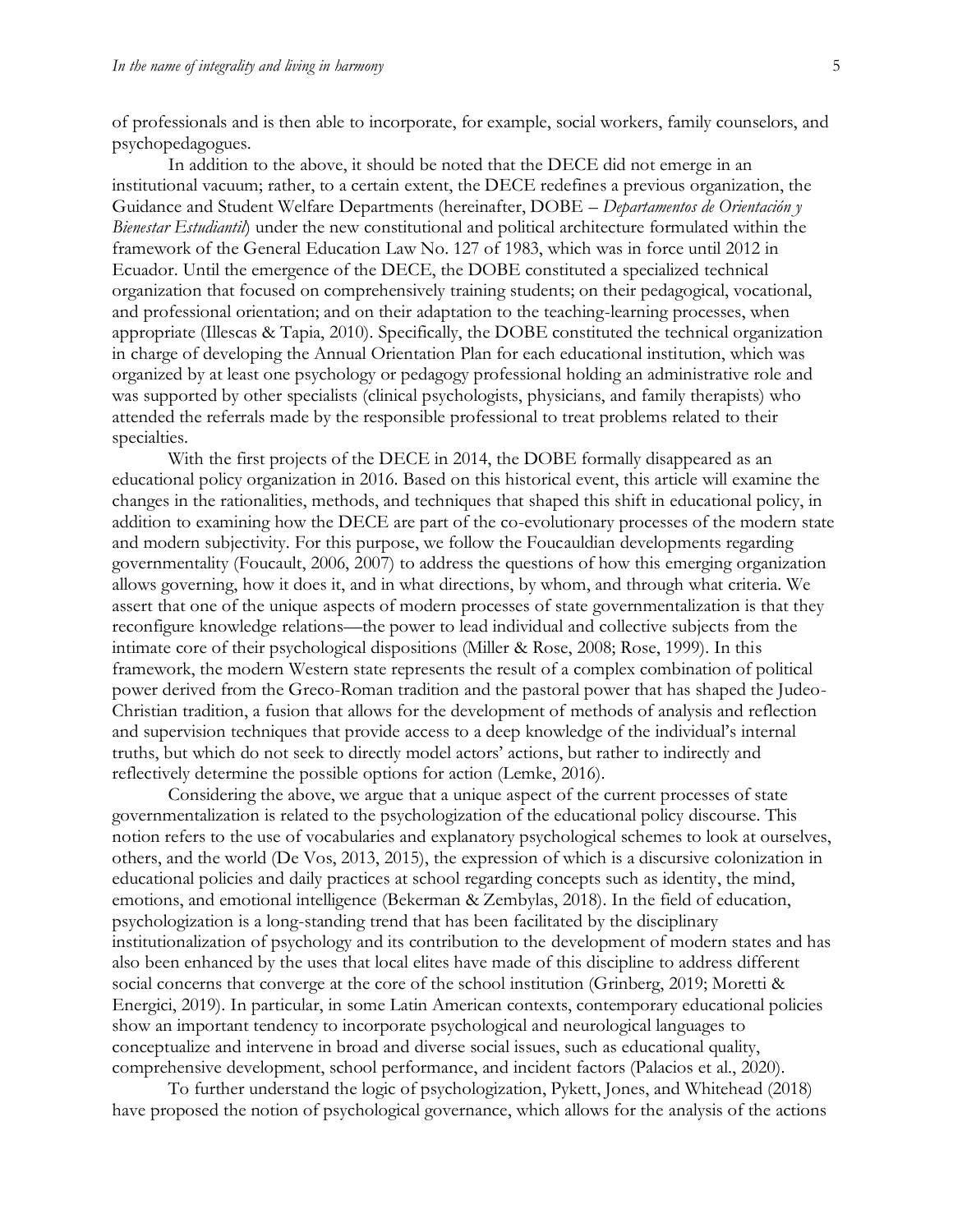coordinated by the state to create policies that seek to model the population's behavior through the deployment of knowledge from the psychological sciences. This has resulted in the establishment of an expertcracy, in which actors from these disciplines promote forms of argumentation and political reasoning that support modes of psychological intervention related to neoliberal ideology (Binkley, 2018). In our opinion, the concept of psychological governance has a heuristic value, since it allows us to examine the discursive aspects of these emerging policies to analytically capture the psychological perspectives that are promoted and those that are disregarded, the methods and techniques that are deployed as well as by whom and in pursuit of what societal goals and projects, and the conceptions of subject and subjectivity that underlie them.

Similarly, Ecclestone (2018) has argued that contemporary governance tactics are based on compulsive forms of therapeutic governance defended by psychocrats, who have established diminished and pessimistic perspectives of agency and human capacity through concepts such as risk and vulnerability, which are arguments that create a market of psychotherapeutic interventions that seek to adapt vulnerable citizens to the same structures and conditions that have determined their vulnerability. Complementarily, Friedli and Stearn (2015) have proposed that the neoliberal project is characterized by a psycho-compulsion, that is, an exaggerated tendency to impose psychological explanations for diverse social problems; this tendency is always linked to orientations to action that seek to modify beliefs, attitudes, and dispositions instead of intervening in the conditions that organize these problems. Therefore, the therapeutic discourse co-produces and validates the structural myths of neoliberalism, such as its conception of freedom and its vision of a rational agent seeking to fulfill its purposes, which consequently inhibits and erodes the capacity to build alternative discourses based on solidarity, collectivity, and interdependence.

With these elements in view, the purpose of our article is to genealogically analyze the emergence of the DECE in the contemporary scenario of educational policies in Ecuador, emphasizing the rationalities and arguments that supported the creation of this organization, the methods and techniques that it proposes to materialize its aspirations, and how it mobilizes psychological languages to fulfill specific purposes in a country that supports the need to develop educational policies based on *Buen Vivir* on a continent where neoliberalization trends have most profoundly influenced the educational agendas of the last decades.

#### **Methodological Notes**

This research follows the theoretical-methodological principles developed by Michel Foucault in his genealogical approach. In this regard, in the first class of the course *Il faut défendre la société*, held from January to March 1976 at the Collège de France, he emphasized that if archeology is the appropriate method for analyzing local discourses, genealogy is the tactic that makes it possible to apply the knowledge freed from the subjugation that results from it (Foucault, 2014). In this research, we consider it both a methodological approach and a political tactic, the main aspiration of which is to "put into play local, discontinuous, declassified, and non-legitimized knowledge against the unitary theoretical instance that attempts to filter it, to hierarchize it, to order it in the name of a true knowledge, in the name of the rights of a science that some would possess" (p. 22).

Genealogy as a method of suspicion (Nietzsche, 2011) enables us to immerse ourselves in events, their singularities, their artificiality, and the diverse ways in which our truths relate to chance, passions, and the struggle between human beings' wills within their complex power relationships. In addition to this, we follow a genealogical approach as a way of renouncing the search for continuity of events or causal coherence that would illuminate the present; instead, we focus on understanding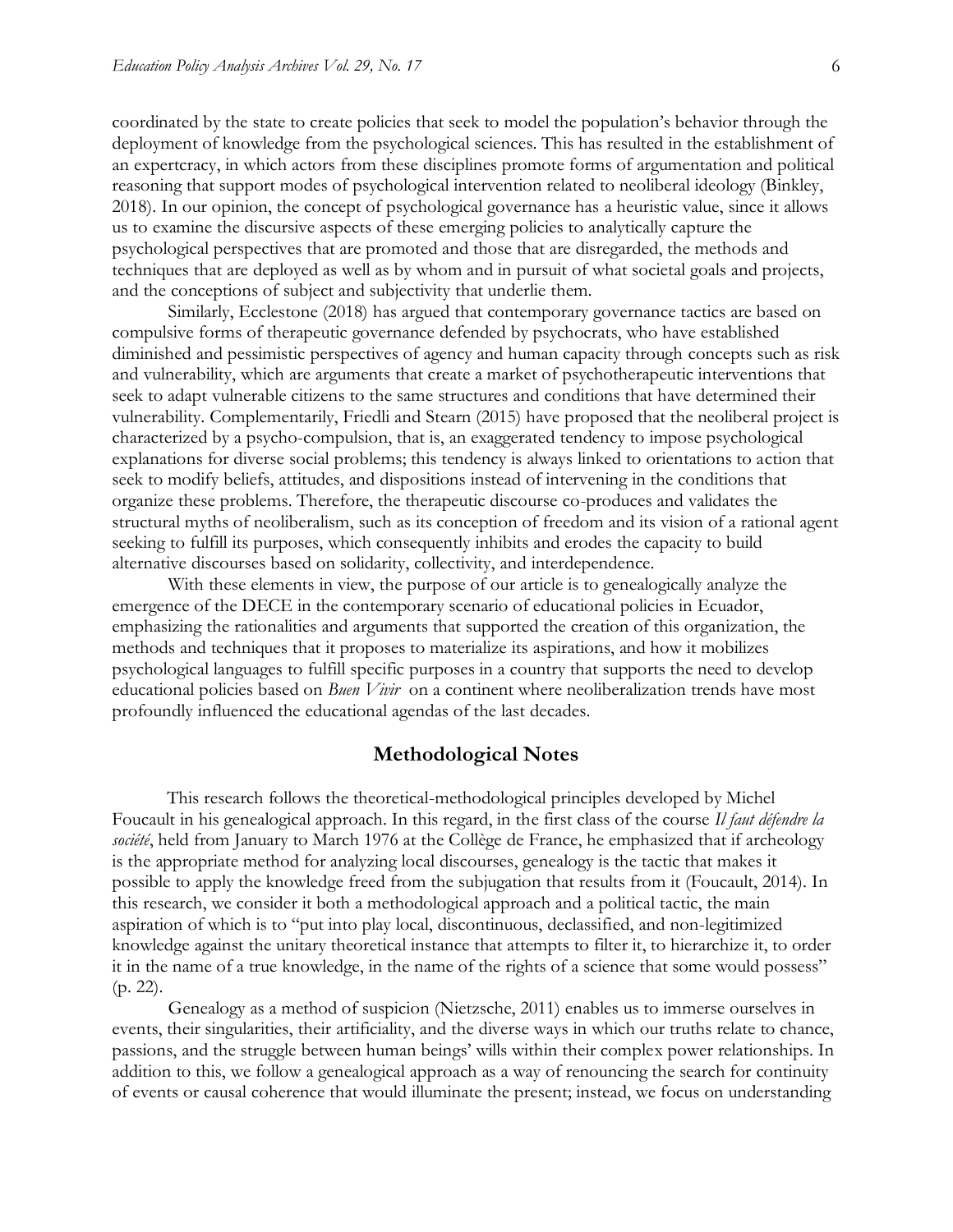the dispersion and accidentalness from which our present and its struggles precede, its historical and political specificity, the discursive formations and statements that support it, and the diverse ways in which different procedures, techniques, and mechanisms guide our actions (Abreo, 2011).

With these elements in view, we are interested in analyzing the emergence of the DECE in Ecuador's contemporary educational policy scenario. In order to further understand the ruptures and discontinuities of this recent history, we built a broad and heterogeneous collection of documentary and testimonial sources, considering that "Genealogy is gray; it is meticulous and a patient documentary maker. It works on muddled, scribbled paths, often rewritten" (Foucault, 1980, p. 7). Our preliminary goal was to trace laws, legislative debates, regulations, operating manuals, and ministerial agreements to capture the singularities related to our study object. Given the wide range of materials, we chose some that, for their historical uniqueness, provided elements for a deeper and more specific investigation, as detailed in Table 1.

#### **Table 1**

*Documentary Sources*

| Documentary source                                                                                               | Purpose of the investigation                                                                                                                             |
|------------------------------------------------------------------------------------------------------------------|----------------------------------------------------------------------------------------------------------------------------------------------------------|
| Text 1: Model of Operation of the DECE<br>(Ministry of Education of Ecuador, 2016).                              | Investigation of theoretical foundations,<br>objectives, technical principles, and technical<br>organization.                                            |
| Text 2: Organic Law on Intercultural Education<br>(Organic Law on Intercultural Education, 2011).                | Investigation of principles and purposes of<br>education and of indications as to the<br>construction of psychological and social care<br>organizations. |
| Text 3: Regulations of the Organic Law on<br><b>Intercultural Education</b><br>(General Regulations LOEI, 2012). | Investigation of the technical guidelines for the<br>implementation and operation of the<br>organizations that were created.                             |
| Text 4: Constitution of the Republic of Ecuador<br>(Constitution of the Republic of Ecuador, 2008)               | Investigation of the objectives, principles and<br>purposes assigned to education in Ecuador.                                                            |
| Text 5: Ministerial Agreement ME 00046-A<br>(Agreement ME 00046-A, 2016).                                        | Investigation of the guidelines for the creation<br>of DECE teams and the definition of objectives<br>and functions.                                     |
| Text 6: Ministerial Agreement ME 0069-14<br>(Agreement ME 0069-14, 2014).                                        | Investigation of the guidelines for the creation<br>of DECE teams and the definition of objectives<br>and functions.                                     |
| Text 7: Ecuadorian Education Law<br>(Law 127 of Education, 1983).                                                | Investigation of the principles and purposes of<br>education and indications as to the construction<br>of psychological and social care organizations.   |
| Text 8: Situation of children and adolescents in<br>Ecuador (Observatorio Social de Ecuador,<br>2018)            | Investigation of the general panorama of<br>economic, political, and socio-cultural difficulties<br>in Ecuador.                                          |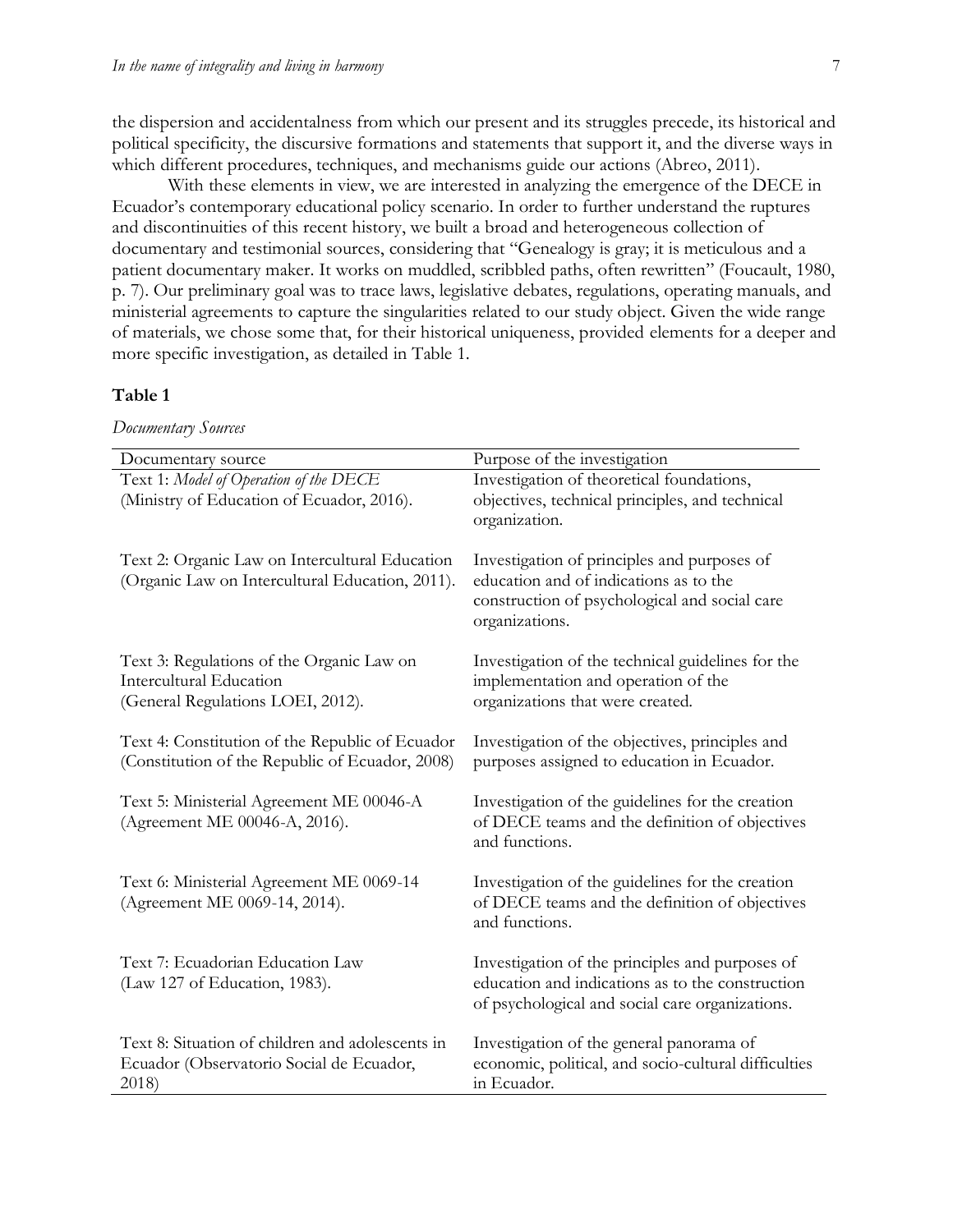These documentary sources were combined with two types of testimonial sources. We conducted semi-structured interviews with policymakers who participated in the ministerial agreements and technical tables that supported the design of the *Model of Operation of the Student Counseling Departments* (Ministry of Education from Ecuador, 2016) and interviewed coordinators of the DECE who belong to district offices, which are organizations in charge of implementing public policy guidelines and actions in specific territorial units. We have incorporated these documentary sources to guarantee that their interpretations preserve and safeguard rationalities, decision-making processes, idiosyncratic aspects, and specific events in Ecuador's recent history. Each testimonial source was contacted and interviewed following a snowball procedure. Our first participant, Policymaker 1, holds a managerial position in the Undersecretariat of Educational Innovation and Good Living. He referred us, to Policymakers 2 and 3, who also participated in the design of the *Model of Operation* and hold managerial positions at the provincial and district levels. Finally, Policymaker 2 helped us contact two DECE district coordinators who helped us build a perspective on how these organizations are deployed in specific contexts. Table 2 summarizes each participant's role and the purpose of the investigation in each of their interviews.

#### **Table 2**

#### *Testimonial Sources*

| Testimonial source        | Role                                                                                                                              | Investigation purpose                                                                                                                                                                                                                                  |
|---------------------------|-----------------------------------------------------------------------------------------------------------------------------------|--------------------------------------------------------------------------------------------------------------------------------------------------------------------------------------------------------------------------------------------------------|
| Policymaker 1             | $Psychologist -$<br>Undersecretary for<br><b>Educational Innovation</b><br>and Good Living                                        | Investigation of the context in which the DECE<br>emerged, as well as the socio-educational<br>problematization, rationalities, and mechanisms<br>that guided systemic changes.                                                                        |
| Policymaker 2             | Psychologist - District<br>Director - Sierra Area                                                                                 | Investigation of the context in which the DECE<br>emerged, as well as the change in healthcare and<br>education systems in Ecuadorian schools.                                                                                                         |
| Policymaker 3             | $Psychologist -$<br>Provincial Director-<br>Former Coordinator of<br>the Orientation and<br>Student Welfare<br>Departments (DOBE) | Investigation of the context in which the DECE<br>emerged, as well as the most relevant<br>organizational changes that occurred between the<br>implementation and operation of different<br>healthcare and education systems in Ecuadorian<br>schools. |
| District Coordinator      | Psychologist – District<br>Coordination DECE -<br>Sierra Area                                                                     | Investigation in the specific context of<br>recontextualization of the public policy of the<br>DECE, with emphasis on which actions are<br>deployed to <i>make</i> policy.                                                                             |
| District Coordinator<br>2 | Psychologist – District<br>Coordination DECE -<br>Sierra Area                                                                     | Investigation in the specific context of<br>recontextualization of the public policy of the<br>DECE, with emphasis on which actions are<br>deployed to <i>make</i> policy.                                                                             |

The documentary and testimonial sources were addressed in our analysis using two conceptual tools of great heuristic value, namely *event* and *system*, from the Foucauldian system of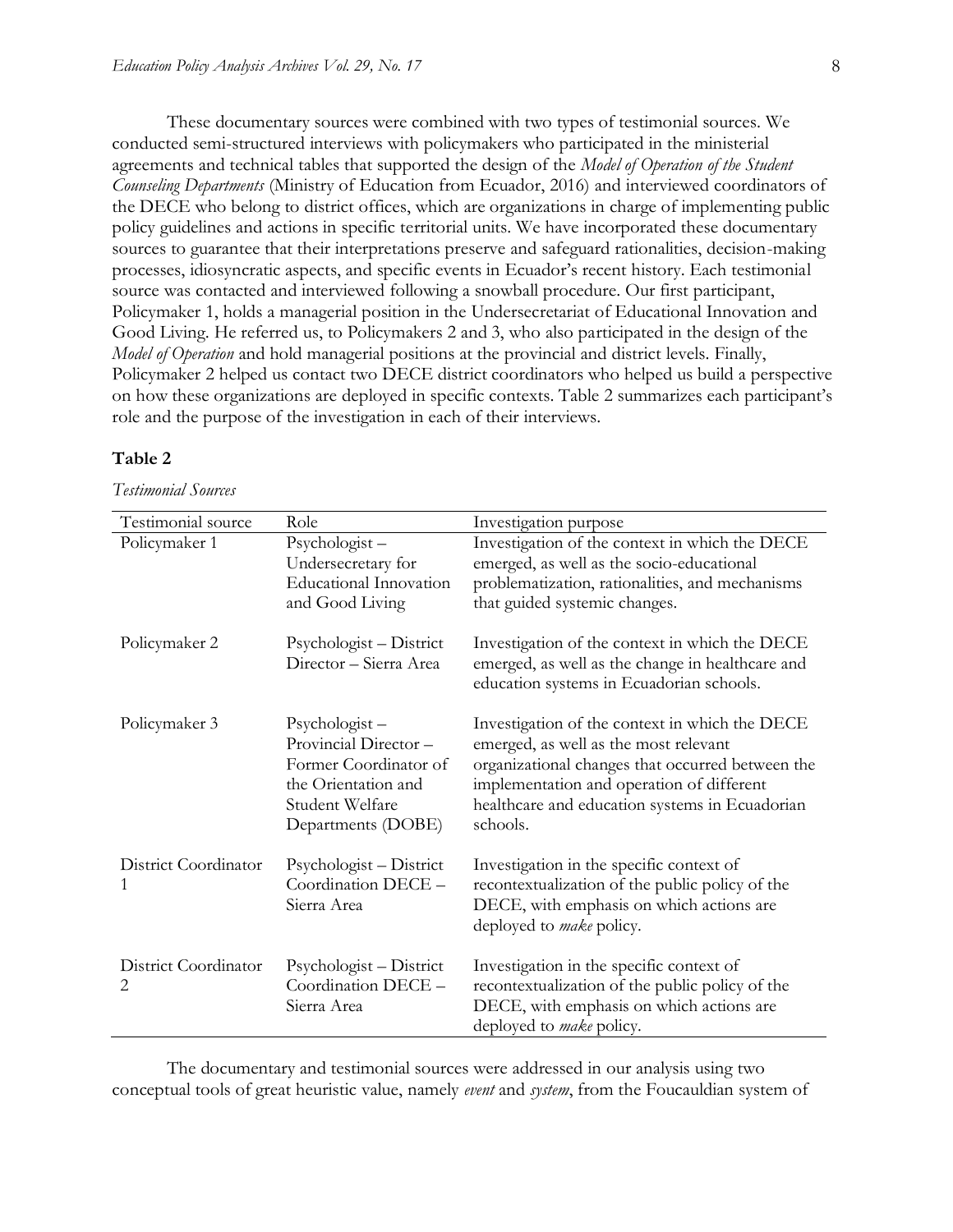thought. Analytically, we focused on recomposing the scenario in which the DECE emerged from the perspective of invention, which supports and legitimizes it. We captured and deepened this in different events, for both singular and practical instances, to examine the concurrence at a given moment of different force and counter-force relations that compose a strange story, where the rarity and originality of the event prevail (Foucault, 1980). Therefore, our primary analytical task consisted of outlining the DECE's origin from the question of the possible conditions that shaped this public issue and, more precisely, from the questions of when, why, and under what circumstance(s) this event emerged, what are the mechanisms that have made it possible, and what or who participates in the decisions that are those and not others.

We combine this with the notion of system, which is understood as "everything that has, in one way or another, the capacity to capture, guide, determine, intercept, model, control, and ensure gestures, behaviors, opinions, and discourses of living beings" (Agamben, 2011, p. 257). Following Foucault (2002), the systems represent a heterogeneous set of practices and mechanisms, with a discursive and non-discursive nature, which seek to face urgencies in a given field of power relations to obtain relatively immediate effects. From this perspective, every system deploys, in a unique manner, elements of a legal (legal and regulatory provisions), technological (provisions of mechanisms and their adjustments), and military (provisions of tactics and strategies) nature. For this reason, and to track the discursive movement of these dispositions, we use some critical discourse analysis tools (Fairclough, 2003, 2018), especially those that allow us to address processes of emergence, recontextualization, and difference/resistance, as well as overlaps of genres (ways of doing), discourses (ways of representing/projecting), and styles (ways of being). This approach helped us address discourses as symptoms of the irruption of events, since their singular emergence "opposes the discursive regularity constructed by the operators of continuity" (Márquez, 2013, p. 225). For schematic purposes only, Table 3 shows the guiding questions and tactics that shaped our analytical path.

#### **Table 3**

#### *Analytical Path*

| Guiding questions                                                                                                                                                                                                                      | Analytical tactics                                                                                                                                                              |
|----------------------------------------------------------------------------------------------------------------------------------------------------------------------------------------------------------------------------------------|---------------------------------------------------------------------------------------------------------------------------------------------------------------------------------|
| What power relations supported the emergence                                                                                                                                                                                           | Renouncing the search for continuity and                                                                                                                                        |
| of the DECE? What accidents, deviations, errors,                                                                                                                                                                                       | regularities and betting on the search for                                                                                                                                      |
| or failed calculations supported its emergence?                                                                                                                                                                                        | discontinuity and singularities                                                                                                                                                 |
| What economic, political, historical, and socio-<br>٠<br>cultural circumstances demanded and produced<br>the emergence of the DECE? What problems<br>and emergencies must this organization face in<br>the current field of education? | Further exploration of the ruptures, hazards.<br>and intricacies evident at the beginning $\rightarrow$<br>Monitoring the complex story of events' origin<br>and accidentalness |
| What principles built the foundation of the                                                                                                                                                                                            | Analysis of the local discourses (archaeology) +                                                                                                                                |
| DECE? How are these principles legitimized?                                                                                                                                                                                            | the struggles of erudite and buried knowledge                                                                                                                                   |
| How are they used strategically and tactically?                                                                                                                                                                                        | (genealogy)                                                                                                                                                                     |
| Which principles had a real effect? Which                                                                                                                                                                                              | A precise understanding of the meaning of the                                                                                                                                   |
| ٠                                                                                                                                                                                                                                      | sources in the time and space in which they                                                                                                                                     |
| principles remain?                                                                                                                                                                                                                     | were enunciated                                                                                                                                                                 |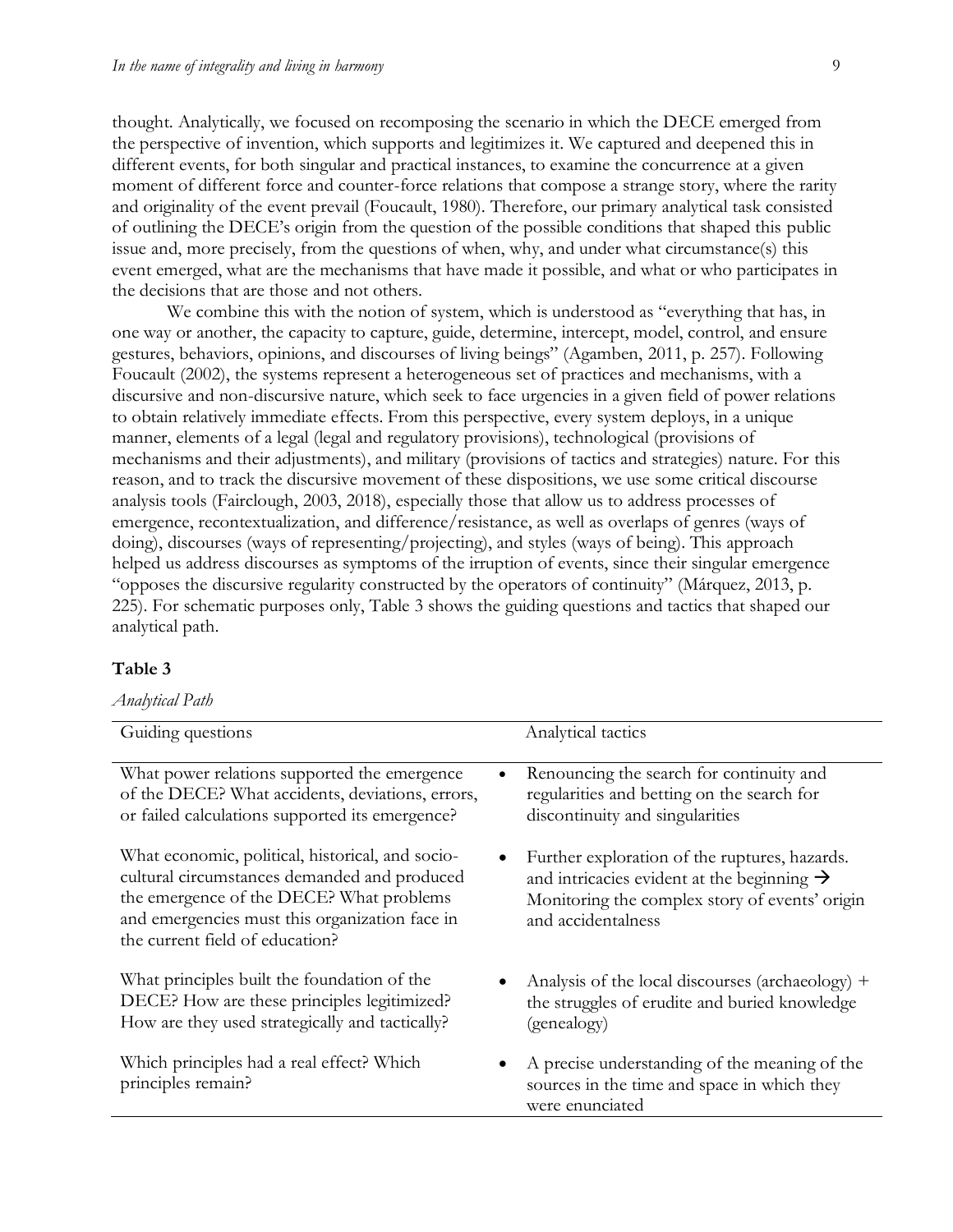### **The Emergence of the Student Counseling Departments**

We organized our results and analysis in two sections. Section I addresses the rationalities and strategic and tactical adjustments that supported the DECE's emergence in the last decade. Section II critically analyzes the new management logic that has reshaped the labor market of psychosocial professionals, the epistemes, and the theoretical frameworks upon which their actions are based, as well as desirable ways of proceeding in specific scenarios and situations.

#### **Section I: In the Name of Integrality**

Following what was delineated in the Second General Provision of the Ministerial Agreement 2016-00046-A, the *Model of Operation of the Student Counseling Departments* was created in May 2016; in its Introduction, it indicates that "Today's society presents new and disturbing challenges in the task of training and guiding for life; the Ecuadorian educational system has sought to reorganize itself around these demands" (Ministry of Education of Ecuador, 2016, p. 5). The uncertainty of the contemporary scenario and the radical changes that have occurred in recent decades represent the primary basis to justify the emergence of the DECE as a public policy organization, as well as the articulated response of the Ecuadorian state to "social and cultural transformations that societies have experienced in recent decades, [and that] have marked new radical furrows in how human reality is perceived and conceived" (p. 3).

The uncertain and radical nature of these transformations, far from being a limitation, represented an opportunity to promote a new state rationality, as established in the Constitution of the Republic and the Organic Law of Intercultural Education and its regulations, both aimed at "breaking the status-quo that prevailed in the traditional educational system with its respective limitations and promoting a model that ensures comprehensive training" (p. 5). In this scenario, facing a chaotic world, the arguments that have shaped the DECE select integrality as the main weapon for combat. Since the Constitution of the Republic of Ecuador (2008), comprehensive education is defined in terms of the state's capacity to provide free education, equal opportunities, inclusion and participation, and respect for diversity and freedoms, while in regulatory frameworks for the field of education, specifically the Organic Law on Intercultural Education (2011), this integrality is aligned with ensuring children's and adolescents' right to comprehensive development (Art. 345), which translates into "receiving free comprehensive social, psychological, and healthcare services in their educational circuits" (pp. 17–18). It is this law that stipulates that the DECE will organize comprehensive student care, since it is considered "an indispensable component of educational action" (General Regulation LOEI, 2012, p. 23).

In addition to the above, the *Model of Operation of the Student Counseling Departments* (Ministry of Education of Ecuador, 2016) provides other clues to understand how the notion of comprehensive care is organized. The DECE provide support and accompaniment for the comprehensive training process. The challenge for the Ecuadorian state and the various educational actors is, above all, to "respond technically and ethically to the diverse needs of children and adolescents, transcending the task of teaching and accumulating knowledge to a process that is based on the mutual construction of an alternative to comprehensive development" (p. 5). In this case, integrality emerges from the nucleus of two breaks: the first is related to the criticism of educational conceptions based on knowledge transmission to bet on a logic grounded in construction, and the second is related to the traditional unidirectional and vertical relationship schemes to bet on the LOEI-promoted educational co-responsibility between school, family, and students.

We think that these breaks, particularly the first one, are part of widespread criticism that points out that contemporary educational discourses, policies, and practices have promoted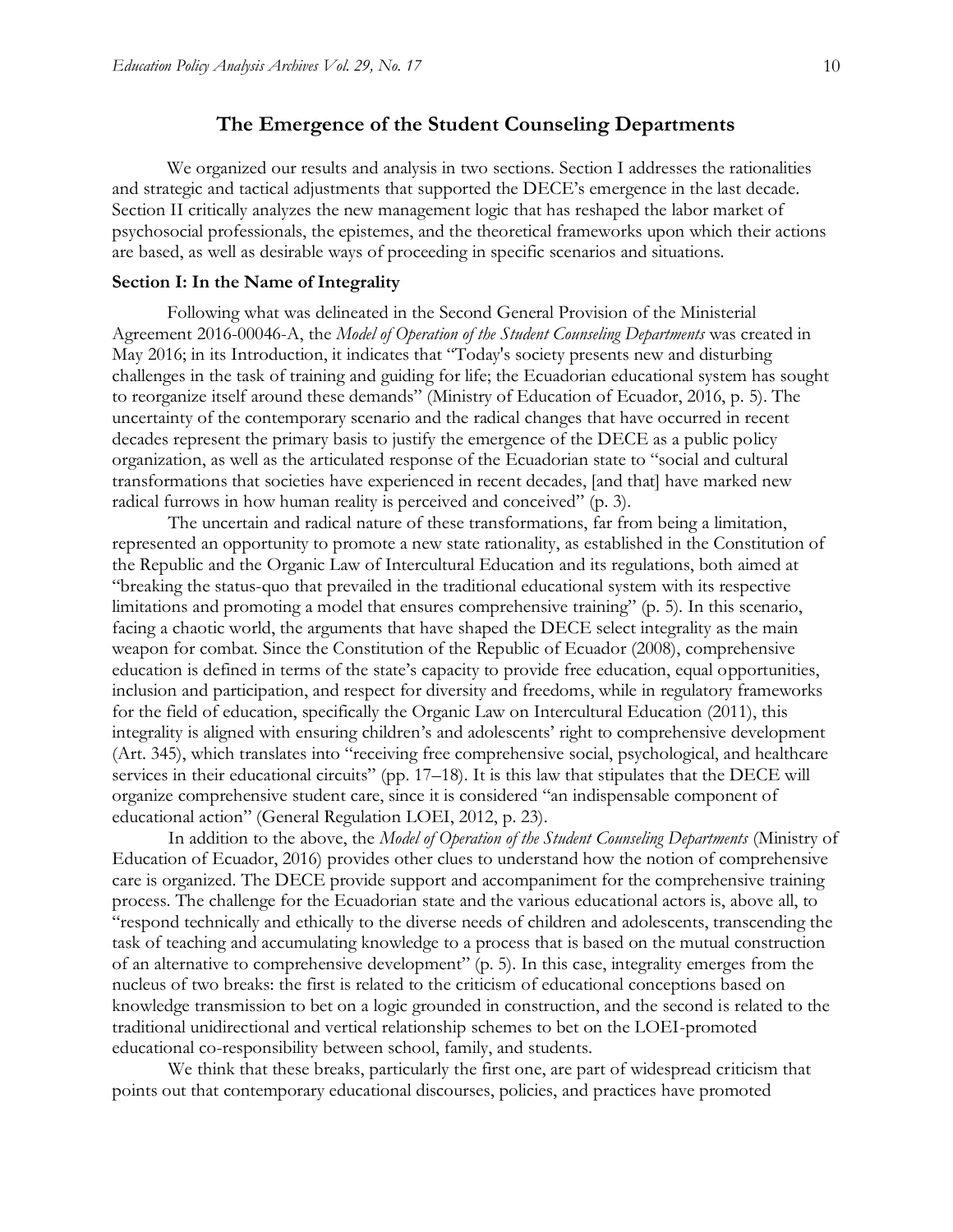curricular and teaching–learning approaches built mainly as control strategies, which must be overcome by (re)positioning the students and their learning at the center of educational life (review the concept of "learnification" in Biesta, 2020). There is an open commitment to abandoning any attempt at direct and opaque knowledge transmission and, more subtly, to an announcement that this would imply redefining the purposes and social relations that are at the base of encyclopedic teaching practices. With this, the Ecuadorian educational system is invited to bet on something different: a mutual construction and a new alternative to comprehensive development. Who could oppose these aspirations? From this, another question arises: What could the DECE specifically contribute to materialize them? One of the policymakers who participated in the formulation and design of the organization and its regulations provides some insights:

Since 2014, there has been a substantial change regarding the protection of student rights. This is not something new in educational institutions. This is not something that did not happen and that appeared or began when the DECE arrived. This is not the case. Rather, it is something that was kept hidden and that, unfortunately, if students would raise their voices or say something, the institutions themselves would silence them. It was a culture of silence. There was no hearing from the authorities at that time, neither from the provincial directorates nor others, but, when there was this political change, these processes began to be regulated. (Interview with Policymaker 2)

In this excerpt, the emergence of the DECE is portrayed as representing a redefinition of the educational tactics aimed at promoting new forms of regulation that should redefine what happens in educational institutions, which are spaces the hidden and the silenced inhabit. What is presented as a substantial change in rights protection has its constitutional basis in Article 44 – Children and adolescents, which establishes the right to comprehensive development, this time understood as a "process of growth, maturation, and deployment of their intellect and their capacities, potential, and aspirations, in a family, school, social, and community environment of affectivity and security" (Constitution of the Republic of Ecuador, 2008, p. 21). In particular, the creation of this safe affective environment is committed to generating effective dialogues between students and authorities, attempting, from a legal and regulatory perspective, to modify the cultures of silence that mark daily life in Ecuador's educational institutions.

At this level, if what is hidden needs to be made transparent and what is silenced needs to be said, not only should a change occur in the legal and regulatory discourses, related methods, techniques, and expertise should also be available. This did not represent a totally new action, since, in fact, the General Education Law No. 127 of 1983, which was in force until the promulgation of the LOEI in 2012, stated in its Chapter II – Principles and Purposes, Article 2 that one of the governing principles of education in Ecuador is that "b) All Ecuadorians have the right to a comprehensive education and the obligation to actively participate in the national educational process" (Law 127 of Education, 1983, p. 1). In its Chapter V – Student Guidance and Welfare, Article 37, it stated that "The Ministry of Education shall plan and compulsorily execute the guidance following a comprehensive approach, considering it as consubstantial to the educational process and as an interdisciplinary action […] conducted by specialized professionals" (p. 5). In other words, integrality constitutes a pre-existing concern, and there is a specific system to materialize it: the DOBE, technical bodies in charge, within the curriculum, of the interdisciplinary accompaniment of the needs of vocational guidance and student welfare. What, then, is the basis for a change in the epistemes, methods, techniques, and expertise deployed to govern? What can the emerging DECE offer that its vestigial organization was unable to provide? The policymakers provide some elements to address these questions: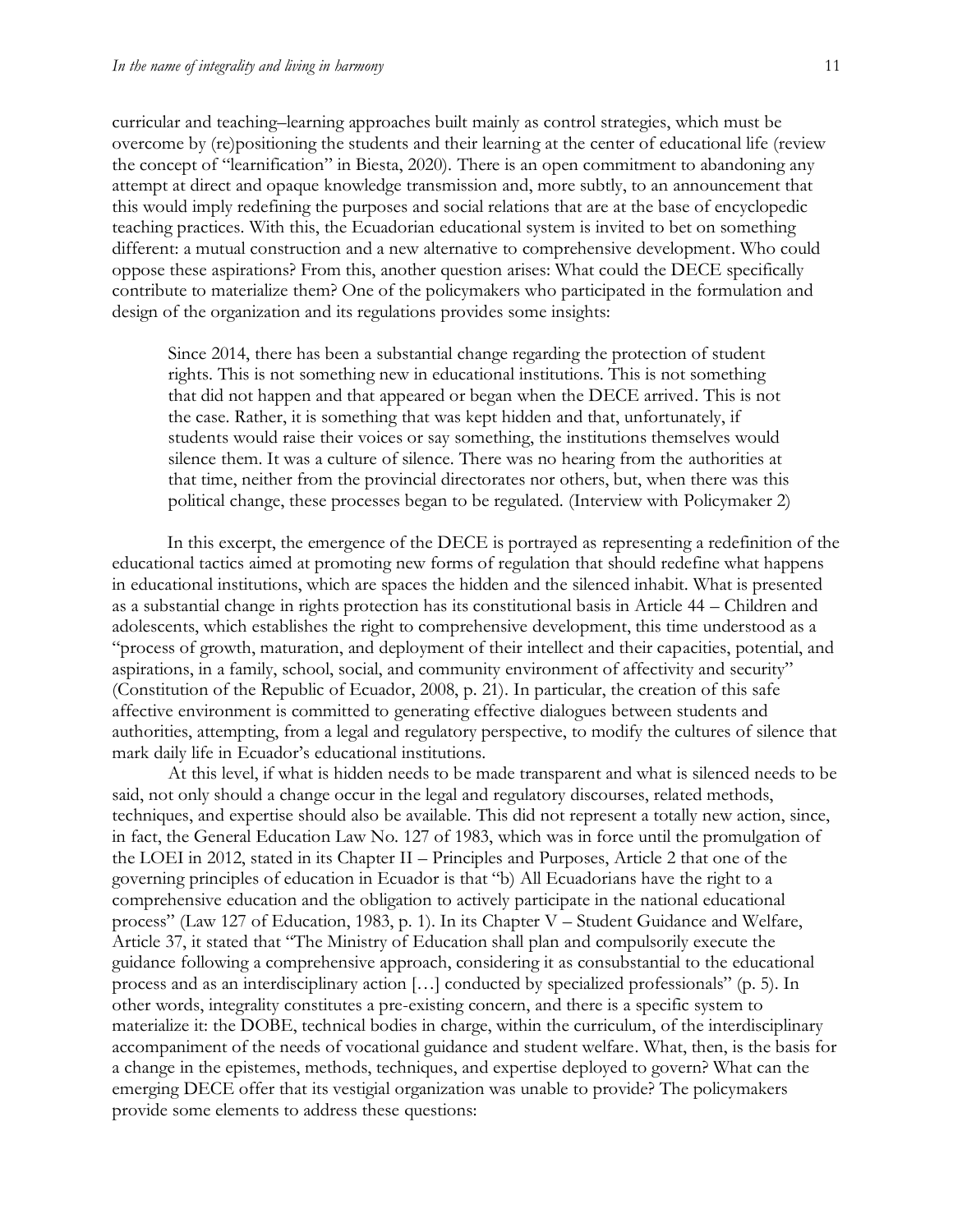The DOBE were spaces with a professional in medicine, nursing, or dentistry  $-$  if there were any – and all of them were led by a professional in psychology or social work. It was a sort of medical-psychological center within the educational institutions. Not all schools had them. In fact, before the LOEI, the regulations established that these professionals should be present to provide services in the schools that were in a position to hire them. In other words, there was a deregulation around the number of professionals per educational institution or the number of these bodies within the institutions […] They were vocational guidance processes; exclusively that, no psychosocial support. (Interview with Policymaker 1)

Based on this, another aspect that the DECE must regulate is related to the number of professionals and the economic and rational criteria that organize their assignment and deployment to each educational institution. As we will see below, the LOEI and its regulations are aimed at correcting the administrative deficiencies associated with the DOBE, but a fundamental issue acquires greater relevance at this point: a qualitative change in the ways of understanding educational and health problems within the epistemes of each system. The definition of the DOBE as a sort of medical-psychological center describes, in principle, the biomedical nature that constituted these systems; however, it more fundamentally sheds light on the need to redefine their expertise and how to deploy them, since DOBE professionals only offered vocational guidance and did not aid from a psychosocial perspective. This criticism is also made by another policymaker, who maintains that each professional worked according to their expertise, since the psychologists focused on "the follow-up of students in the behavioral part […] the doctor to the medical check-up protocol, the dentist to dental matters, but they did not hold an interdisciplinary meeting to consider biopsychosocial factors" the policymaker also asserts that they carried out very "empirical" work based on intuitive criteria, where "they did not assume a therapeutic approach, a vocational guidance approach, as required by educational psychology, or a psychopedagogical approach, and they did not work holistically either" (Interview with Policymaker 3).

Preliminarily, we maintain that the DECE emerge as an educational policy organization that seeks to regulate three fundamental aspects: i) from a legal-normative perspective, the rights that each educational institution must guarantee and restore to children and adolescents; ii) from an organizational perspective, the ways in which the different educational actors should proceed to optimally materialize the rationality of the state; and iii) from a socio-technical perspective, the epistemes, methods, techniques, and expertise that must be deployed to realize the government's goals. Prior to our second section, we argue that the emergence of the DECE enabled the entry of a scientific-technical language that, supported by contributions from the psychological sciences, contributed, through a sort of epistemic imposition, to a substantive redefinition of the operational framework, the necessary experiences, and the ways in which they should be deployed––all this in order to abandon forms of action and procedures that have historically characterized the idiosyncrasy of Ecuadorians and their lives at the country's different educational institutions. This resulted in a strengthening of the surveillance structures that, from the technical language of routes and protocols and from the therapeutic language that was proposed instead of sanction/punishment as an essentially beneficial measure, have begun to operate, albeit not without problems, in recent times.

At that time, the DOBE was that space where they send you when you behave badly and where they simply applied a sanction or a punishment. It did not have a therapeutic focus, let alone one of care or well-being. The fact that there were no routes or protocols to fully serve students generated another problem: you ended up falling out with the authorities of the educational institutions for wanting to generate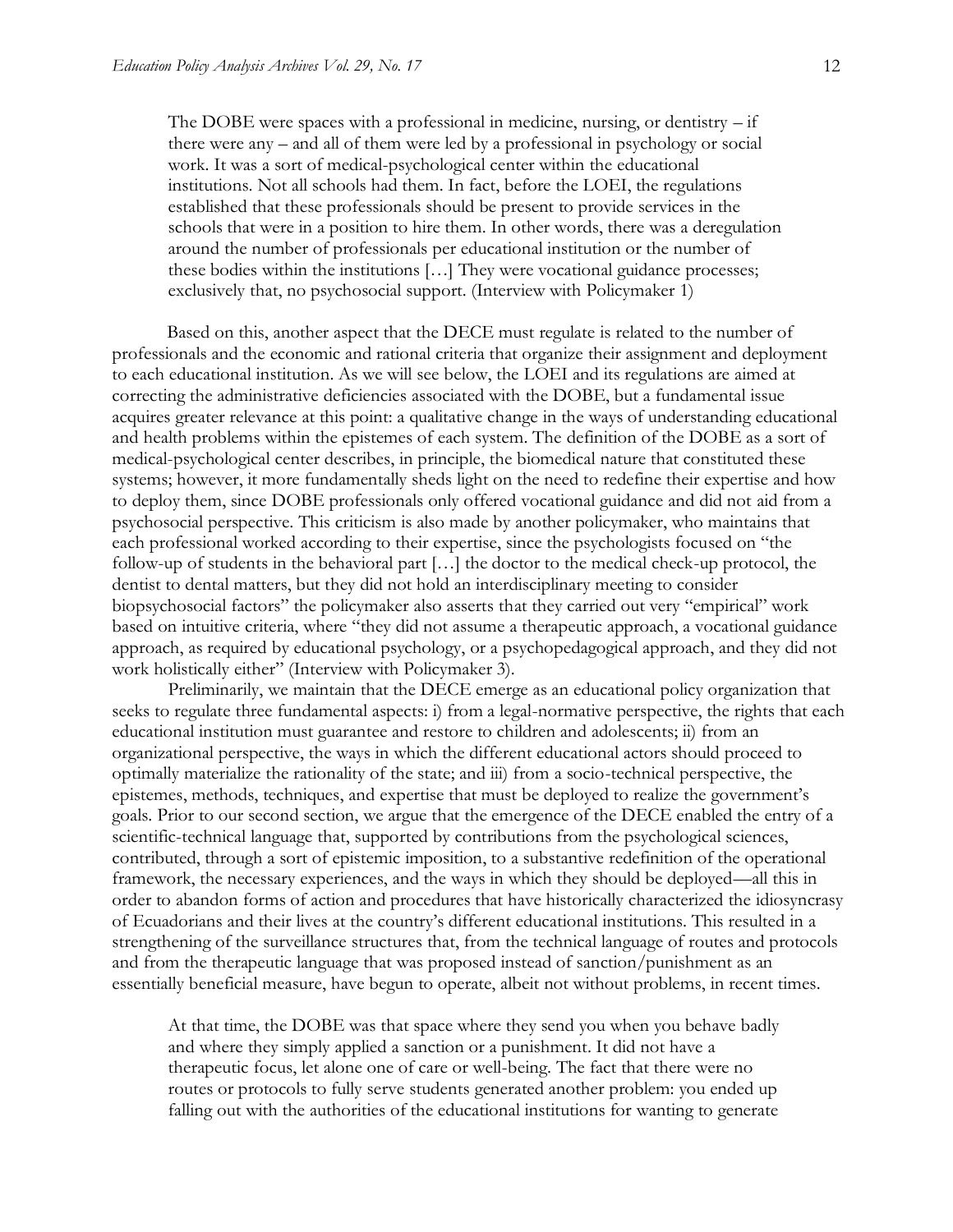$\overline{a}$ 

more orderly processes [...] Many thought that it was a pimp model<sup>3</sup>, that we were the students' pimps.

#### *Why a pimp model? In what sense?*

They said it like that. People said it like that. The teachers told me that I was the students' pimp. In other words, I accompany the students, so they continue being lazy. I just wanted them to study and learn. (Interview with Policymaker 3)

#### **Section II: Management and the Order of Chaos**

The *Model of Operation of the Student Counseling Departments* (Ministry of Education of Ecuador, 2016) announces a redefinition of the principles, objectives, and frameworks of action to be followed by the professionals on the psychosocial teams. Specifically, this manual provides "a series of theoretical and practical strategies for dealing with the different situations that emerge in the educational context, detailed in specific and delimited actions for a transparent and optimized performance of the professionals" (p. 4). This novel emphasis on transparency and optimization functions, as described by the policymakers, is a way of solving the problems derived from the culture of silence and the intuitive and experiential criteria that guided the DOBE professionals' work. In this section, we will argue that, strictly speaking, this document deploys a series of principles from management theories that seek to govern professional action in three areas: i) labor market and modalities (who makes up the teams and the criteria used to select them), ii) epistemes and specific theoretical-conceptual bodies (from where and how problems and solutions are described), and iii) procedures and techniques (how to proceed and how not to proceed). In this regard, a distinctive characteristic of management as moral technology (Ball, 2001) is that it conceives the social world and educational life as chaos that requires order from a scientifictechnical organization and adjustment to legal generalizations, so that the directed imperfections do not succumb to irrationality, atavistic practices, and emotional excesses.

Regarding the first area, it should be noted that the deregulations derived from the number of DOBE professionals and the schools' financial capacity to contract their services were intervened in by the creation of Ministerial Agreements 0069-14 (2014) and 00046-A (2016). These agreements stipulate, in principle, that the DECE are responsible for providing comprehensive care to students through psychological, psychoeducational, emotional, and social support and accompaniment, as established by the current legal framework. More fundamentally, each of these agreements conceives a particular structure and specific conformation criteria that have been subject to variations over time. In this context, Article 4 of the first agreement states that the DECE "will be articulated within the different levels of the National Education System, respecting the proportion of (1) professional for every 300 students, according to the [following] parameters" (Agreement ME 0069-14, 2014, p. 4).

<sup>3</sup> In the context of everyday Ecuadorian language, the word *alcahuetería* [pimp model] refers to situations that are not legal and that, in a complicit manner, are kept secret by mutual agreement between those involved in the action.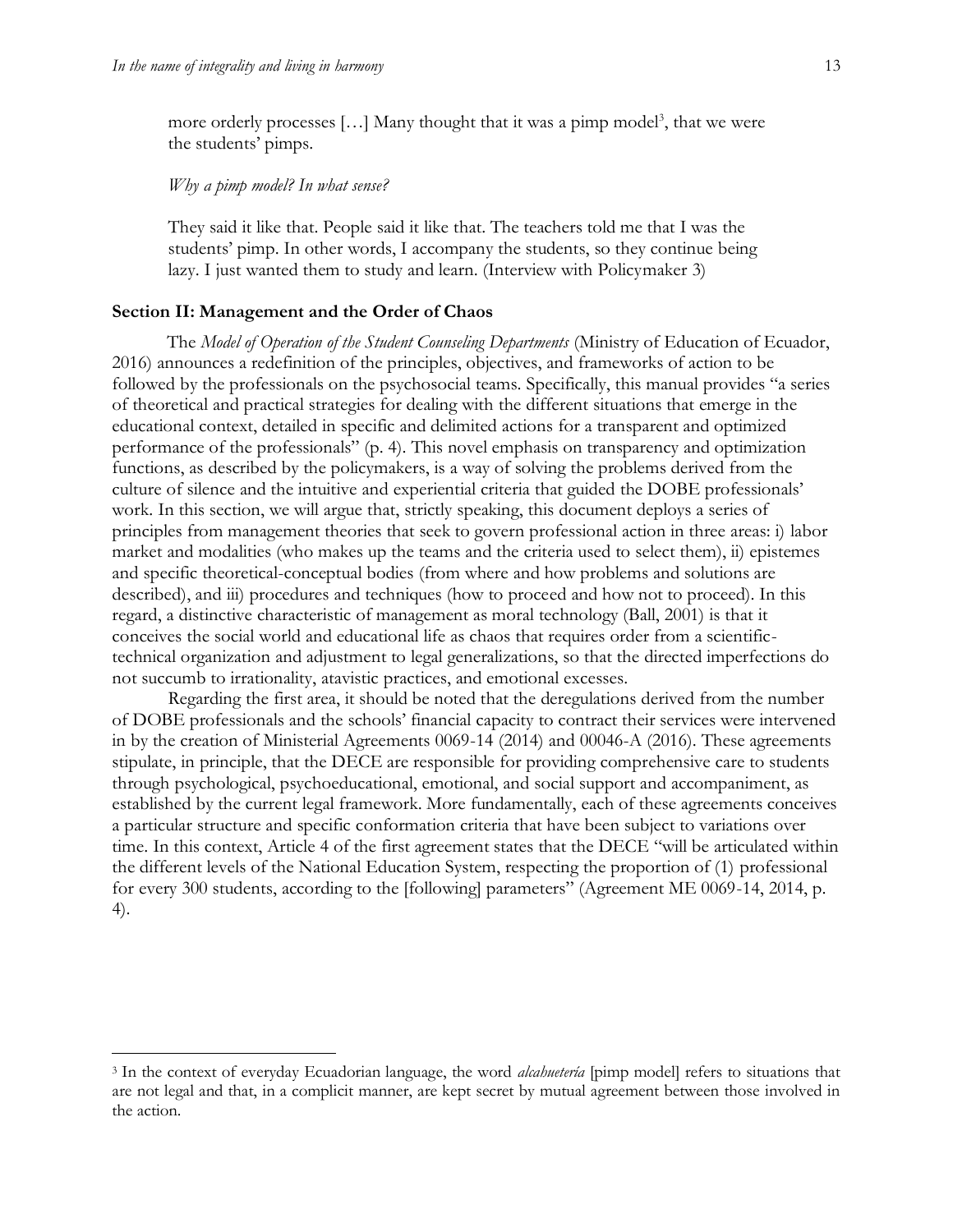### **Figure 1**

|                  | Number of students per day | Interdisciplinary team of professionals from the Student             |
|------------------|----------------------------|----------------------------------------------------------------------|
| From             | To                         | <b>Counseling Department per day</b>                                 |
| 300              | 600                        | One (1) clinical psychologist and one (1) educational psychologist.  |
| $\overline{601}$ | 900                        | One (1) clinical psychologist, one (1) educational psychologist, and |
|                  |                            | one (1) social worker.                                               |
| 901              | 1,140                      | Two (2) educational psychologists, one (1) clinical psychologist,    |
|                  |                            | and one (1) social worker.                                           |

*Structure of the Student Counseling Departments*

*Source:* Agreement ME 0069-14 (2014).

There are two striking aspects of this first definition. The first is the predominance of psychologists on the interdisciplinary team of professionals and the specialty differences that established between them (clinical and educational), an aspect that we will address below. The second is related to the arbitrary definition of minimum and maximum numbers of students per day for the assignment of a certain number of professionals. This initial proposal was hampered, according to one of the policymakers, as the professionals "are concentrated in cities that have large universities and the most remote cities do not have this type of professional […] It is difficult to hire and people do not mobilize for the money you can pay" (Interview with Policymaker 1). However, this can be best explained by structural reasons, such as multidimensional poverty (Figure 2), since "more than monetary issues, the professionals do not move to the Amazon or the Esmeraldas due to poverty and racial issues, for which they are not prepared, or due to our interest in them" (Interview with Policymaker 2).

#### **Figure 2**

*Children and Adolescents in Households Suffering Multidimensional Poverty in Ecuador in 2016*



*Source:* Observatorio Social de Ecuador (2018).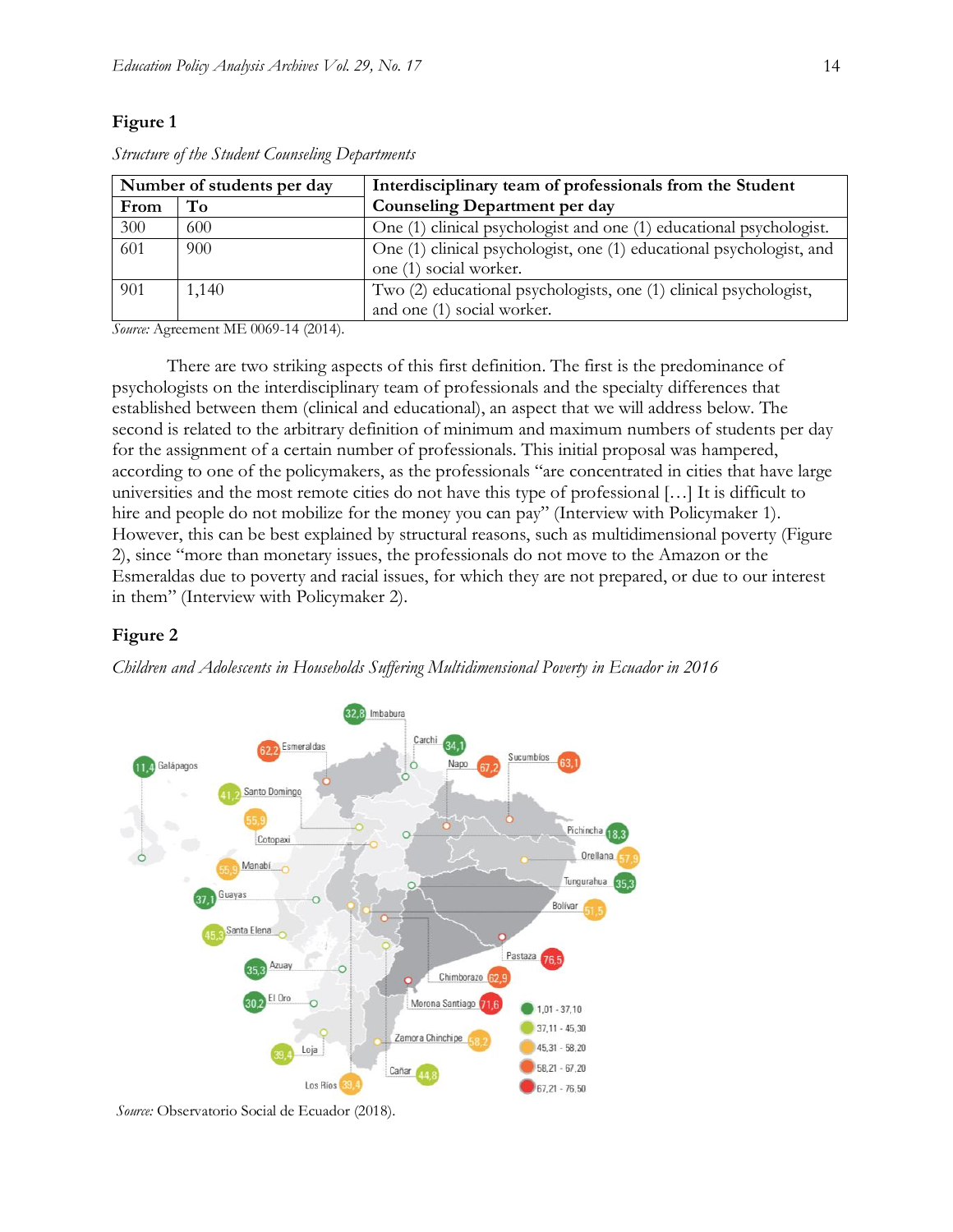The difficulties derived from this first definition are addressed by Ministerial Agreement 0046-A (2016), which issues regulations for the implementation, organization, and operation of the DECE in the country's educational institutions. This new agreement, while maintaining the essence, promotes two relevant changes: one is related, as shown in Figure 3, to the number of professionals that are assigned according to the number of students, with greater flexibility in the technical criteria for choosing professionals, although first priority continues to be given to professionals in the field of psychology (Article 5 - Conformation Criteria); the other effects an administrative reorganization that is especially valid for fiscal support schools and seeks to solve the difficulties of geographical connectivity that characterize the country, benefitting the schools with an enrollment of less than 450 students. These schools will be defined as associated institutions that are administratively dependent on the core institution, whose DECE must provide support and accompaniment through weekly visits to extend the services this public policy organization provides (Article 6 - Associated educational institutions).

#### **Figure 3**

| Número de             | Número de profesionales del Departamento de                                                                                                                                                                                                                                                                                                                                          |
|-----------------------|--------------------------------------------------------------------------------------------------------------------------------------------------------------------------------------------------------------------------------------------------------------------------------------------------------------------------------------------------------------------------------------|
| estudiantes           | Consejería Estudiantil requeridos                                                                                                                                                                                                                                                                                                                                                    |
| 450-675               | $Un(1)$ profesional                                                                                                                                                                                                                                                                                                                                                                  |
| 676-1.125             | $Dos(2)$ profesionales                                                                                                                                                                                                                                                                                                                                                               |
| 1.126-1.575           | $Tres(3)$ profesionales                                                                                                                                                                                                                                                                                                                                                              |
| $\alpha$ and $\alpha$ | $\overline{1}$ $\overline{1}$ $\overline{1}$ $\overline{0}$ $\overline{0}$ $\overline{1}$ $\overline{1}$ $\overline{1}$ $\overline{1}$ $\overline{1}$ $\overline{1}$ $\overline{0}$ $\overline{1}$ $\overline{1}$ $\overline{1}$ $\overline{1}$ $\overline{1}$ $\overline{1}$ $\overline{1}$ $\overline{0}$ $\overline{0}$ $\overline{1}$ $\overline{1}$ $\overline{1}$ $\overline{$ |

*Structure of the Student Counseling Departments*

*Source:* Agreement ME 00046-A (2016).

A second area that seeks to govern in specific ways is language, along with the theoreticalconceptual systems that shape and support it as a guide for action. Based on the current legal framework, it is relevant how a specific vision of the human being is constructed and nourished by the discourses that have configured the functionalist perspectives of psychology and that are characterized by an epistemology of divisions that generate diverse dualisms. As shown in Figure 4, the human being is constituted by a personal dimension separate from the sociocultural dimension and a dimension of physical development separate from the psychological dimension, which, in turn, is subdivided into the cognitive and the emotional. Although it is understood that this could possibly be presented from this perspective for didactic and expository purposes, what is relevant is the way this language is discursively constructed and how it will operate tactically to guide intervention practices. For example, the sociocultural dimension is defined as "*external* elements that form the human being through cultural guidelines that influence the conformation of the personality, behaviors, thought, and [the] relationship with the environment" (p. 12; emphasis added by the authors) or the cartesian conception of the spiritual dimension, which "*transcends the physical world* and allows us to connect with all living beings in harmony, through principles that guide the interrelation of the person, society, and nature" (p. 13; emphasis added by the authors).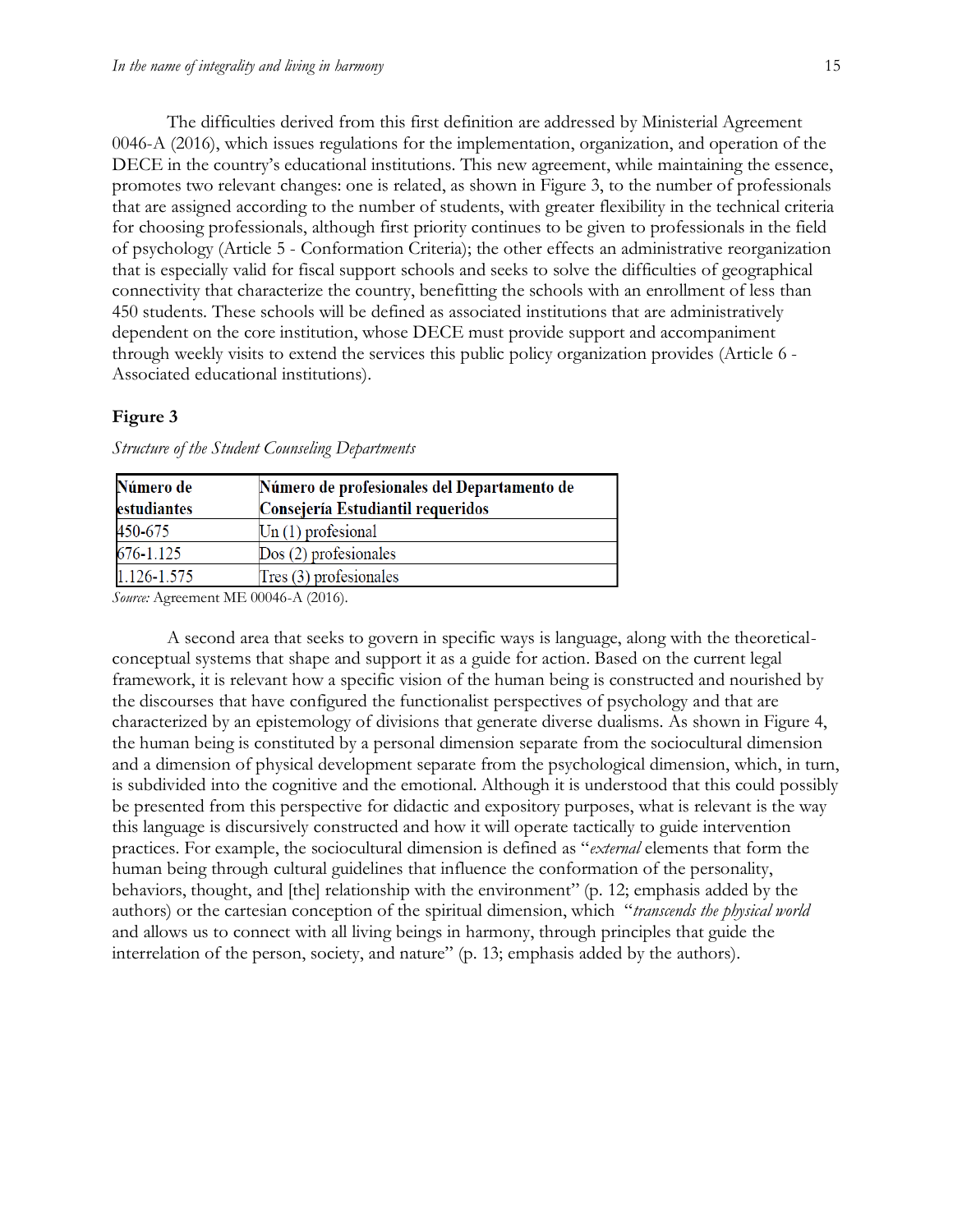#### **Figure 4**

*Dimensions of the Human Being* 



*Source:* Ministry of Education of Ecuador (2016).

These general definitions become more complex within the *Model of Operation* framework through the proposal of a set of approaches or "conceptual assumptions that support the construction of a comprehensive view of individual and collective development" (Ministry of Education of Ecuador, 2016, p. 8). Therefore, the rights, gender, well-being, intercultural, intergenerational, inclusion, and pedagogical approaches are proposed as a general framework for DECE professionals to execute certain plans, programs, and projects. In this context, these languages promote specific ways of conceiving educational life issues, where diverse theoretical traditions of psychology are often mixed creatively. For example, it is argued that it is important for DECE professionals to contribute to "facilitating students to carry out a process of *introspection* and *personal empowerment* that allows them to make decisions regarding their life projects in a conscious, co-responsible, free, and autonomous manner" (p. 22, emphasis added by the authors); this supports a liberal conception of the subject in its individual, free, and autonomous expression, eventually distant from the ancestral knowledge of the indigenous nations of the Andes, which is positioned as a central element in this emerging architecture of educational policies.

In relation to the above, and even when we do not consider coherence as an ideal, we argue that the epistemic framework of good living in this regulation appears sporadically and only as a sort of reminder, since what predominates are these hegemonic forms for understanding the psychological dimension of the human being and humans' life in society. In this regard, and in relation to the spiritual view, defined in a cartesian manner as we have previously shown, it is added that "It is necessary to *fertilize it* with the philosophy of Sumak Kawsay (life in harmony), a perspective that allows us to understand the need to promote a balanced relationship from the human being with the world around us" (p. 13). Regarding the relegation of this worldview in the discursive expression of this regulation, one of the policymakers critically argues that:

I consider that *Buen Vivir* never existed. It existed in political discourse, but not in practice, not in mechanisms. It was never carried out and ended up being a good intention within a political model. The trend was more discursive than pragmatic and that perhaps made and still makes everyone empower themselves in an extremely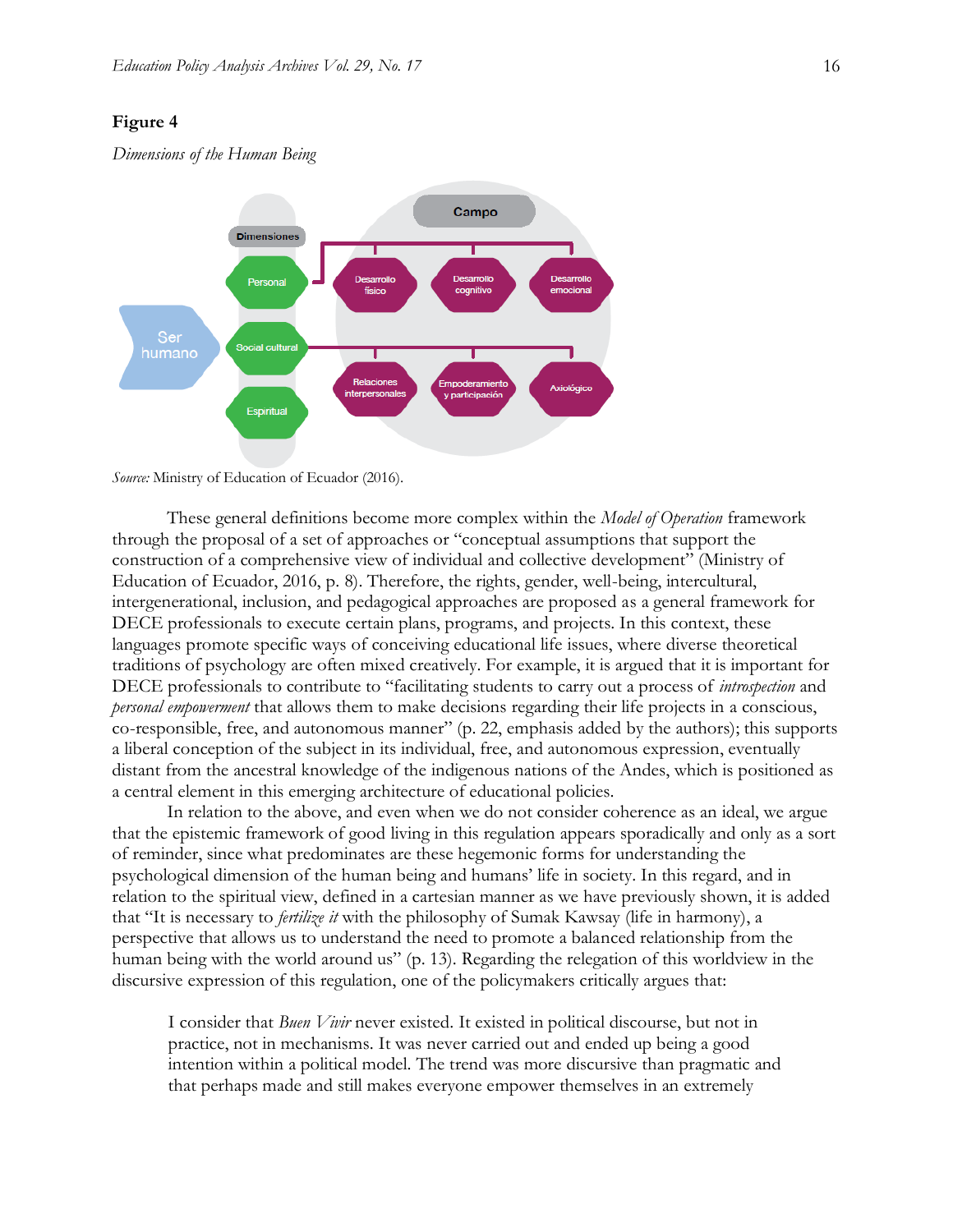demagogic manner […] The text and the discourse are beautiful, but in practice, landing it is very difficult. (Interview with Policymaker 3)

This relegation is confirmed by how the procedures and techniques are organized, particularly the specific ways that define how to (and how not to) proceed. This issue, inscribed in the logic of management theories, functions in two directions: as a technology that allows for blaming and informing about actions to a central control system and as a technology that allows for the supervision and control of professional actions *in situ* through confessional techniques and a complex ritualization of the practice. As practical applications of power, these technologies make it possible to configure a hierarchy of continuous surveillance that is functional for the ways in which this organization is conceived but has generated a series of difficulties in workers' daily lives. Within this framework, the ways in which the fundamental actions of the DECE execution teams were discursively constructed in the *Model of Operation* are relevant. The most important functions according to the logic of accountability and control, both remote and *0* (for a detailed review, see Ministry of Education of Ecuador, 2016, p. 20):

- Contribute to the design of the DECE's annual operating plan
- Ensure compliance with the routes and protocols of action provided by the central level
- Periodically monitor and follow-up on cases reported to the DECE
- Prepare reports as requested by the coordinator of the DECE, institutional authorities, and decentralized levels
- Compulsory registration on the *Educar Ecuador* portal of information about the students assigned by the coordinator of the DECE

The emphasis on operations, procedures, compliance, and records has contributed, from policymakers' perspective, to the emergence of a "culture of evidence […] [that] is exhausting for professionals" causing them "to resign, even if they have stable contracts" (Interview with Policymaker 1); in addition, it makes everything "extremely bureaucratic […] You show what you know in an evidence format, where the fatter you are, the more attention you received, but in the process, in practice, it was never applied" (Interview with Policymaker 3). In alignment with the policymakers, although living in their own flesh, i.e., the logic of performativity, the district coordinators who participated in this research note the nonsensical accountability practices that have gradually began to take over the scene:

This is the case every day, especially when the DECE analysts must prepare monthly reports. I see that they are all exhausted filling in new matrices that are invented every time. And I don't think those matrices are useful, but sometimes they are invented matrices, and they are invented to justify the work. (Interview with District Coordinator 1)

This logic to justify the work that emerges from the specific contexts of policy implementation overloads the actors, despite its redeeming quality in terms of the control mechanisms, since the important aspect is to develop innumerable actions to respond in line with expectations, as expressed by another research participant: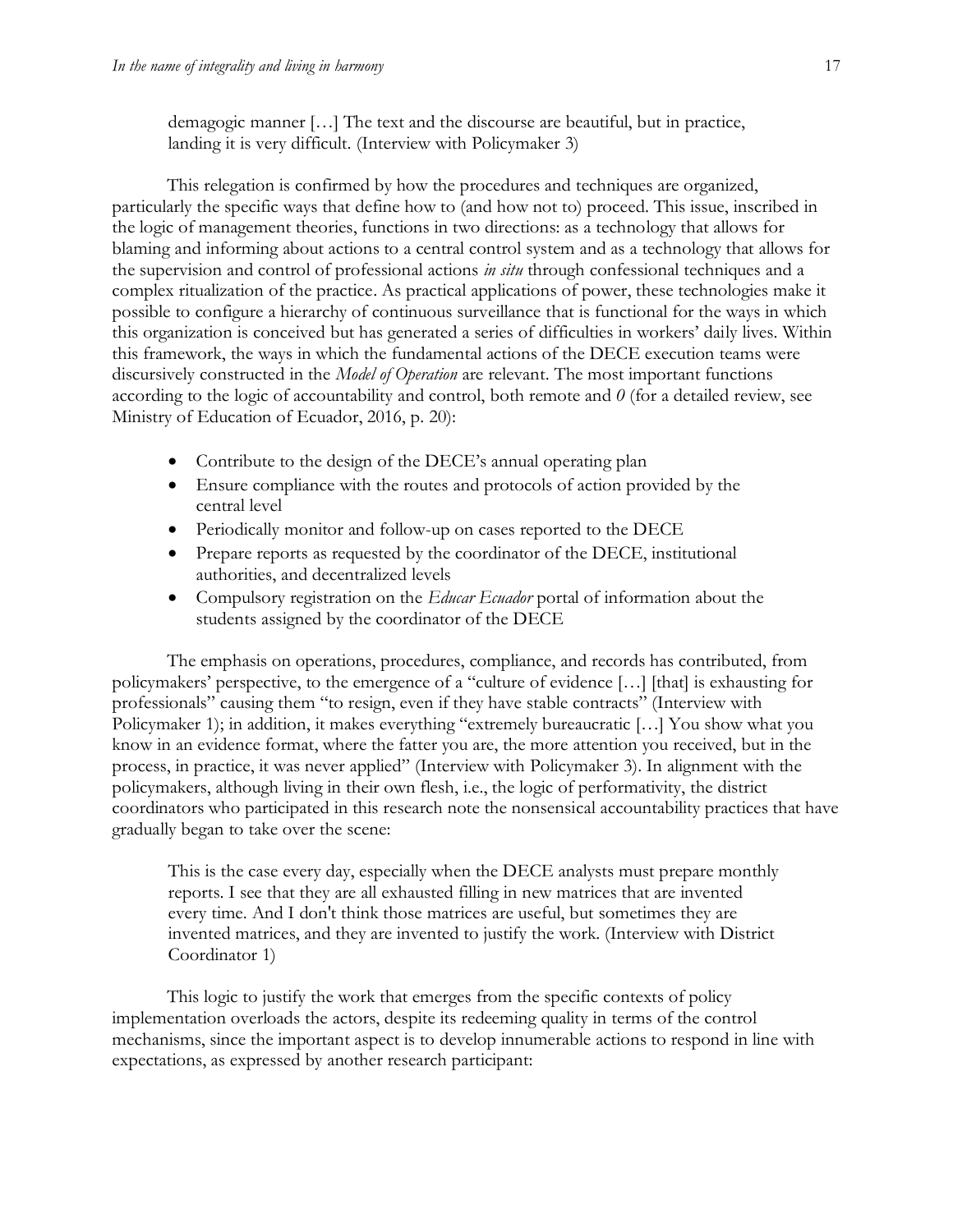We do not have up-to-date data on the issues that affect students, and in this system, it is good to have everything backed up to properly handle the documentation. We need to regulate the activities, and for that, we have created working groups with other organizations to get the message and the appropriate information. We have also made a compendium of the things we do, to justify our work and reduce the workload.

Finally, we consider it relevant to examine the ways in which the deployed psychological languages are associated with specific forms of action provided in the *Model of Operation* (Ministry of Education of Ecuador, 2016). In this way, the so-called lines of action provided in this document are constituted as "a position and a moment in which the professional of the DECE is located to identify and guide the process or processes that are desirable for implementation without the final result of the process implying not developing subsequent actions" (p. 21). As shown in Figure 5, a series of consecutive actions to be carried out within the DECE framework are grouped within the framework of educational inclusion. Visually expressed in a spiral with no start or end, they account for the need to carry out actions of promotion and prevention, detection, intervention, and followup on a subject who, ironically, is positioned individually, without the presence of collective ties to guide it in the search for comprehensive development.

#### **Figure 5**

*Lines of Action for the Operation of the DECE*



*Source:* Ministry of Education of Ecuador (2016).

Regarding the excerpt presented in the previous paragraph, we consider the notion of *posture* to be particularly relevant, since it entails a specific arrangement of bodies in space for professionals and even guides the gestures, tone, and form of approach that must be deployed when linking with other actors through these lines of action (Figure 5). It is in this context that a ritualization of professional activity operates, expressed as a moral technology, as it crosses the boundaries of the desirable/undesirable, correct/incorrect, adequate/inadequate. For example, to deploy intervention practices, it is argued that: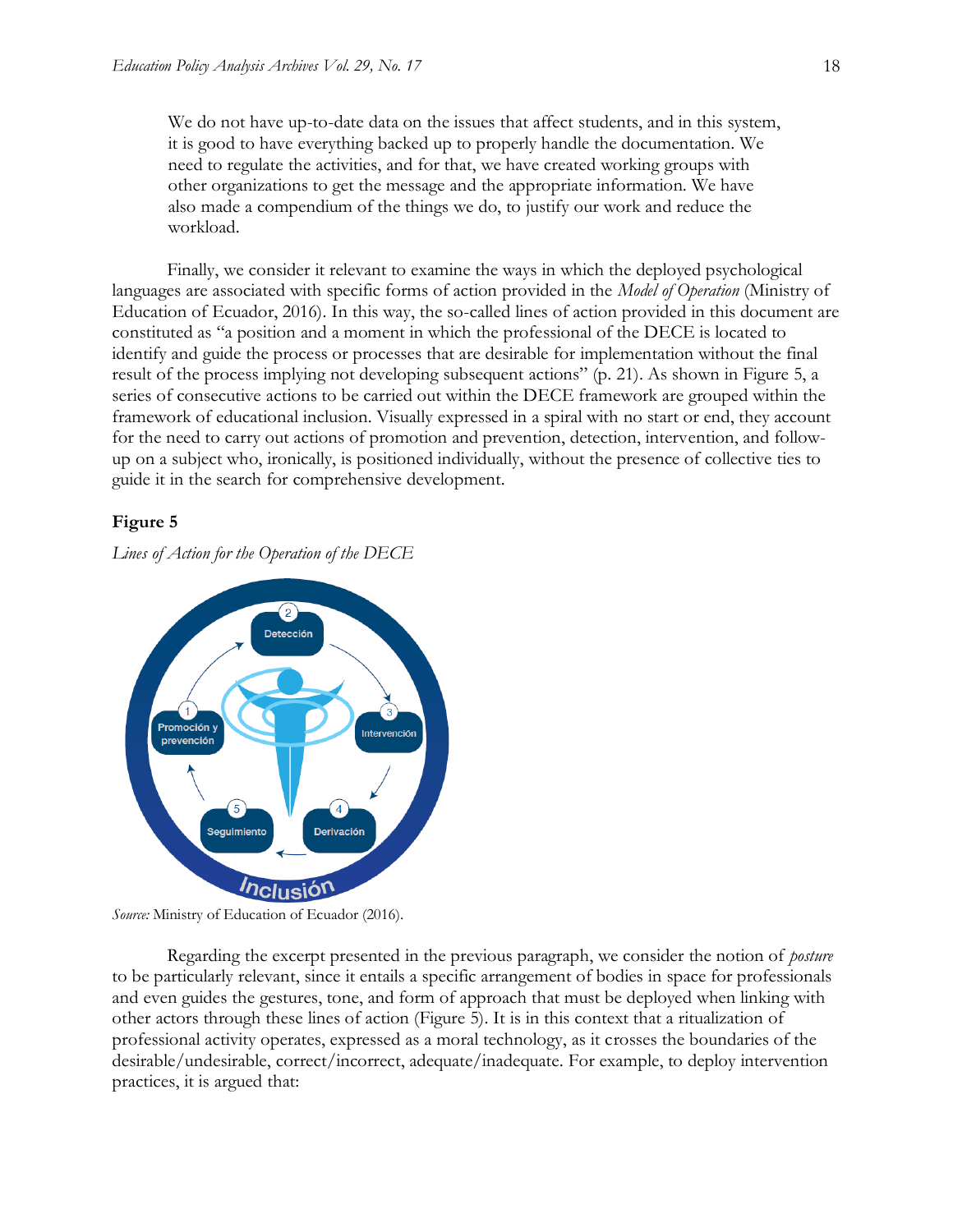$\overline{a}$ 

The intervention involves *approaching* the identified person *in a friendly manner, without prior value judgments and with a high level of assertiveness, empathy, and resilience* so that the situation the student is experiencing can be assessed, from their own reality. It is important to remember that the professionals of the DECE *are not authorized* to structure clinical diagnoses; however, to have *an adequate intervention*, it is necessary to assess the different areas that may be involved in the problematic situation at a personal, family, academic, and social level, identifying strengths and weaknesses of the person and the context. (Ministry of Education of Ecuador, 2016, p. 27; emphasis added by the authors)

We consider that the discursive and material effect that these performance modalities generate not only leads to the technical regulation of the task, but also allows the professional to renounce intuitive, experiential, and evaluative criteria, so that they can guide their actions using the scientific tools validated by their own discipline and even from an unfolding of their own corporeality in consonance with the knowledge that they proclaim and distribute. The rationality and neutrality with which this management language is deployed to promote control functions from a primary distrust of the professional that translates into stereotyped recommendations that do not consider the contexts or the subjects of the interaction, where an open attitude and abstention of value judgments constitute the performative paths to be followed by the professional in front of the students.

Once any unfavorable event, problem, or risk situation that disrupts the normal development of the student has been identified, it is necessary that whoever detected it maintains an **open attitude** to analyze the case, **refraining** from making value judgments, diagnoses, or discriminatory attitudes (for ethnicity, gender, sexual orientation, age, way of dressing or acting, family situation, academic performance, orientation, etc.; Ministry of Education of Ecuador, 2016, p. 25).

Finally, the deployment of these new management and control modalities opens spaces for nostalgia, allowing us to appreciate, from a microphysical dimension, the true value of other forms of action. Along with the optimism of a scientific-technical rationality that orderly and systematically arranges guidelines for professionals, the desire for freedom and the autonomy to carry out the work coexist. In those same shadows, what is supposedly an aid to achieving certain educational purposes operates with increasing strength as a form of control, demand, and sanction that, from a distance and *in situ*, is deployed with ceaseless and unstoppable pressure.

Being old school, I am nostalgic for the freedom that we used to have from the DOBE, from that old DECE, where certain things were not regulated, but I think that the psychologists had the responsibility of keeping the school in order. So, I was in charge of the school running smoothly. We were the heart of the institution […] Before, it was the church, then we were the heart of the institution. Then, blood from that heart nourishes the ones at the top, the directors, as well as the teachers, the students, and the entire institution. But now the institutional heart, which is the DECE, is watered down.<sup>4</sup> The heart does not belong to that body; it belongs to the districts. That body waters down the information and it does not do it in a good way,

<sup>4</sup> In the context of everyday Ecuadorian language, the expression *regado* [watered down] refers to the spilling of a fluid.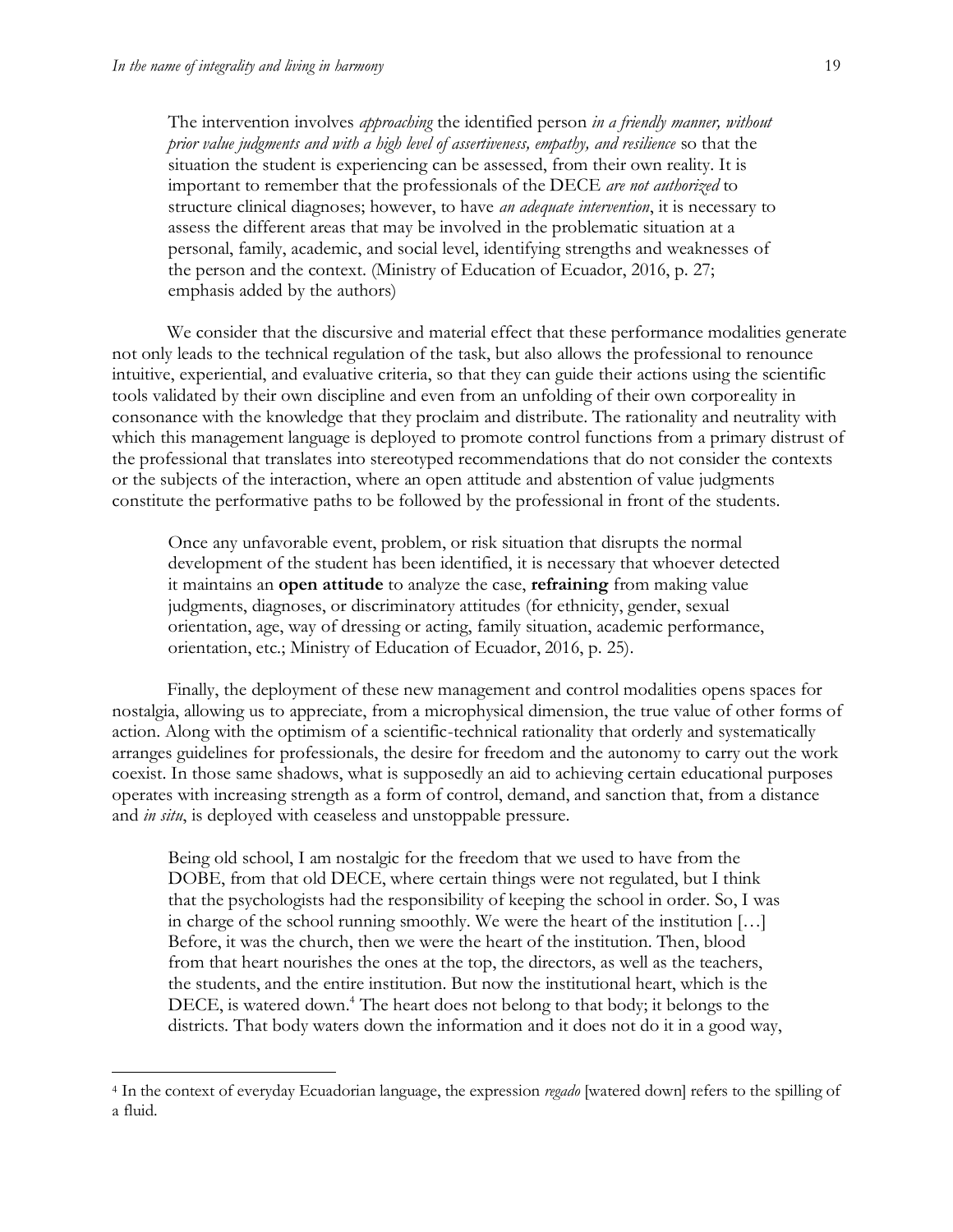since there is a lot of pressure on us and from us, for it is not a disciplinary mask of help; rather, it acts as a mask of demand and sanction.

# **Discussion**

The emergence of the Student Counseling Departments in Ecuador was a response to the effects of a series of global economic, political, cultural, and technological changes, as well as new directions promoted by the rationality of the state established under Rafael Correa's (2007-2017) government. This public policy organization, through its principles, objectives, and techniques, seeks to confront a complex, fragmented, and uncertain world, while attempting to radically distance itself from previous ways of addressing the psychological and social dimensions of the students in the Ecuadorian educational system. It is in the name of integrality, a complex amalgam of educational policy aspirations, that a path is traced, from an approach focused on students' intellectual capacity to a model that seeks to integrate the emotional, relational, and value dimensions of the subjects in training. This integrality acquires a regulatory function in the legal-normative language that promotes and maintains it, but also in the ways of conceiving the problems to be addressed in the educational scenario and in the actions that must be deployed to solve them.

The Student Counseling Departments emerged in 2016 within the framework of the tensions caused by the processes of educational neoliberalization on a global–local scale, specifically in the new constitutional and political architecture generated by Rafael Correa's government to differentiate and oppose some of the logic promoted by international organizations in Latin America and Ecuador. A discursive and ideational barrier to fulfilling this goal was the novel incorporation and recontextualization of the *sumak kawsay* philosophy from the indigenous nations in the agendas and government programs developed during the decade when Correa ruled Ecuador. This integration operates as an attempt to articulate a view of education, subject, and subjectivity that is qualitatively different from that promoted by the neoliberal order, as well as a differentiating element of the internal tensions that Ecuadorian education has historically faced. However, we have shown that its conceptual value and the alternative ways of conceiving educational practices and relations that unfold from it are relegated to a scientific-technical rationality that, protected by the principles of classical management theories, seeks to organize the chaos of school institutions by renouncing intuitive and situated ways of understanding and acting in the face of certain events.

In this sense, the emergence of the DECE and their respective technical documents upon which their principles and modalities of intervention are based sheds light on a redefinition of the labor market and of the professionals in charge of realizing the aspirations defined in this state rationale, as well as on a qualitative change in the epistemes and procedures to be deployed to address psychosocial problems. In particular, the adoption of scientific-technical criteria for resource and organizational management was intended to guide, model, and control the responses that educational institutions should provide to students by establishing a broad set of routes and protocols that will make them transparent and optimize the forms of professional performance. In a way, this *protocolization*, promoted by educational policy organization, contributes to a preliminary outline of forms of accountability through the actions and omissions of some educational actors. This should be addressed in future research that explores how these and other regulations are recontextualized in specific contexts.

From a historical perspective, the DECE are presented as a strategy to overcome some of the restrictions of its vestigial organization, the DOBE. As shown schematically in Table 4, we assert that although there are relevant changes in terms of objectives, professional structure, the implementation and deployment of resources to ensure coverage, and even in the modes of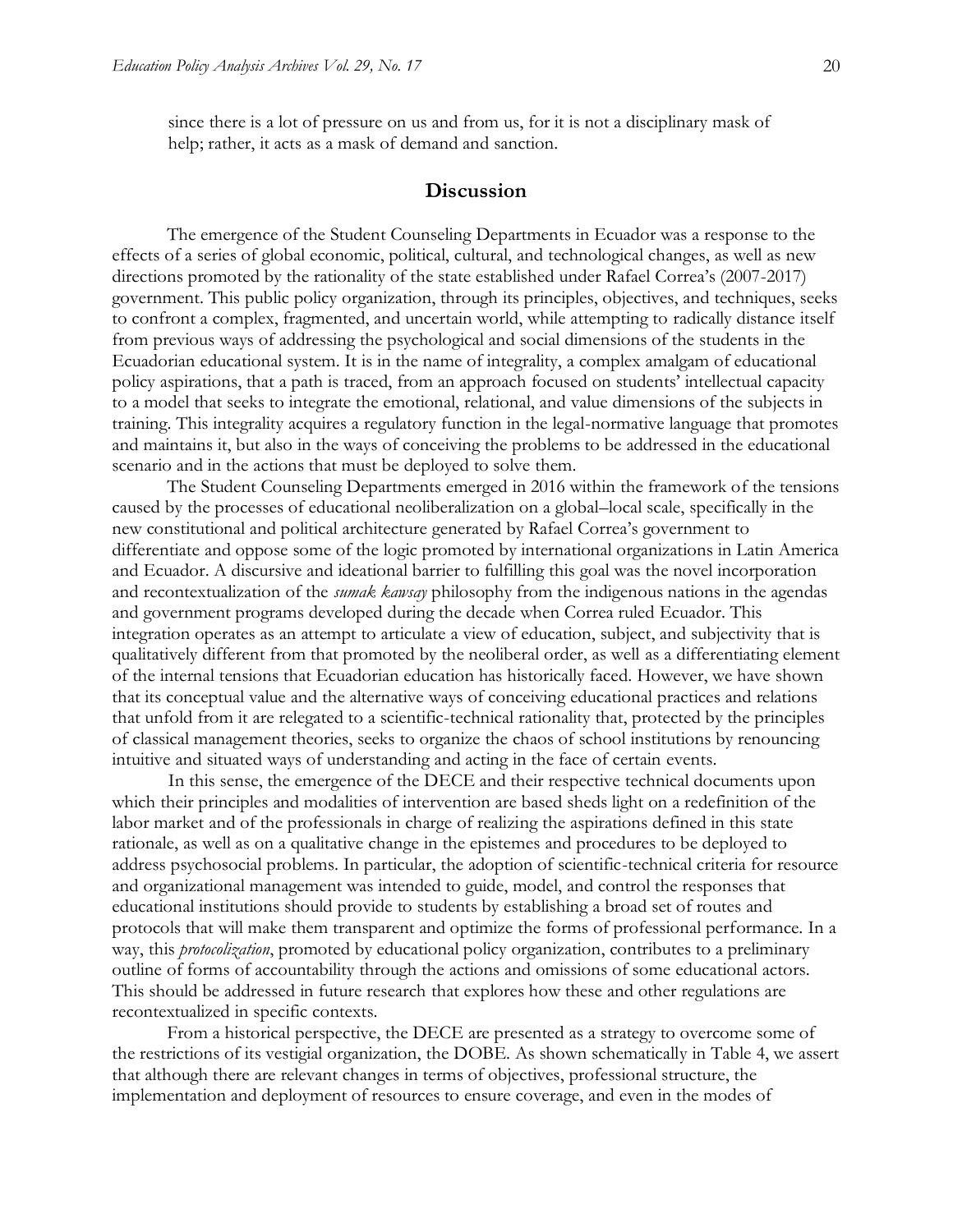operation, what remains, under the circumstances, is a biomedical understanding of the subject and human subjectivity and of ways to intervene in a planned manner to respond to specific rationalities. In this context, we consider it relevant how, in the name of a Cartesian and liberally oriented psychological language, forms of intervention are constructed that seek to atomistically and aseptically adjust the subjects to the ways of a society that, even with recognized complexities, seems to have no responsibility in the generation of the psychological and social problems faced by students and their families. In this context, the subject outlined by the DECE is placed in a continuous circle of calculations that will (dis)allow its adjustment to the dynamics of a society that requires full inclusion. At this point, we wonder if the same logic of *sumak kawsay* would not allow us to overcome this scientism that inhibits alternative ways of thinking about the complexities of human life in contemporary societies, or if a genuinely Latin American perspective would shed light on how to problematize educational events and articulate solutions that are respectful of Ecuador's broad socio-cultural diversity.

#### **Table 4**

| Scope       | <b>DOBE</b>                                                                                                    | <b>DECE</b>                                                                                                      |
|-------------|----------------------------------------------------------------------------------------------------------------|------------------------------------------------------------------------------------------------------------------|
| Objectives  | Addressing physical health, mental<br>health, and behavioral issues                                            | Addressing promotional and preventive<br>health processes; the guarantee and<br>restitution of rights            |
| Structure   | Psychologists-Medical-<br>Odontologists-Nurses-Social<br>Workers                                               | Educational and clinical psychologists -<br>social workers - related professions                                 |
|             | Deregulation of the number of<br>hired professionals                                                           | Regulation of the number of hired<br>professionals                                                               |
| Coverage    | Restricted to each institution's<br>economic possibilities                                                     | Restricted to the number of students at<br>each institution according to technical<br>criteria                   |
| Operation   | Predominance of decisions based<br>on professional criteria<br>(experiential, intuitive, and moral<br>sources) | Predominance of decisions based on<br>scientific-technical criteria (standards,<br>protocols, and action routes) |
| Orientation | Biomedical, with preventive and<br>curative practices                                                          | Biomedical, with preventive,<br>promotional, and inclusive practices                                             |

*Transition from DOBE to DECE*

Regarding the above, and in relation to the genealogical perspective that supports this research, it is interesting to observe the conflict that unfolds from the buried knowledge of the *sumak kawsay* philosophy and the scientificity that has colonized the educational policy discourses. The commitment to regulations provided by the DECE is built on an appeal to pro-integrality discourses based on the principles of *Buen Vivir*. However, the construction and implementation of the mechanisms are guided by the criteria of transparency, accountability, and optimization based on standards and technologies of the neoliberal order. Even though coherence is not an end in itself, it is important to indicate the recurrent tension that emerges in contemporary educational policies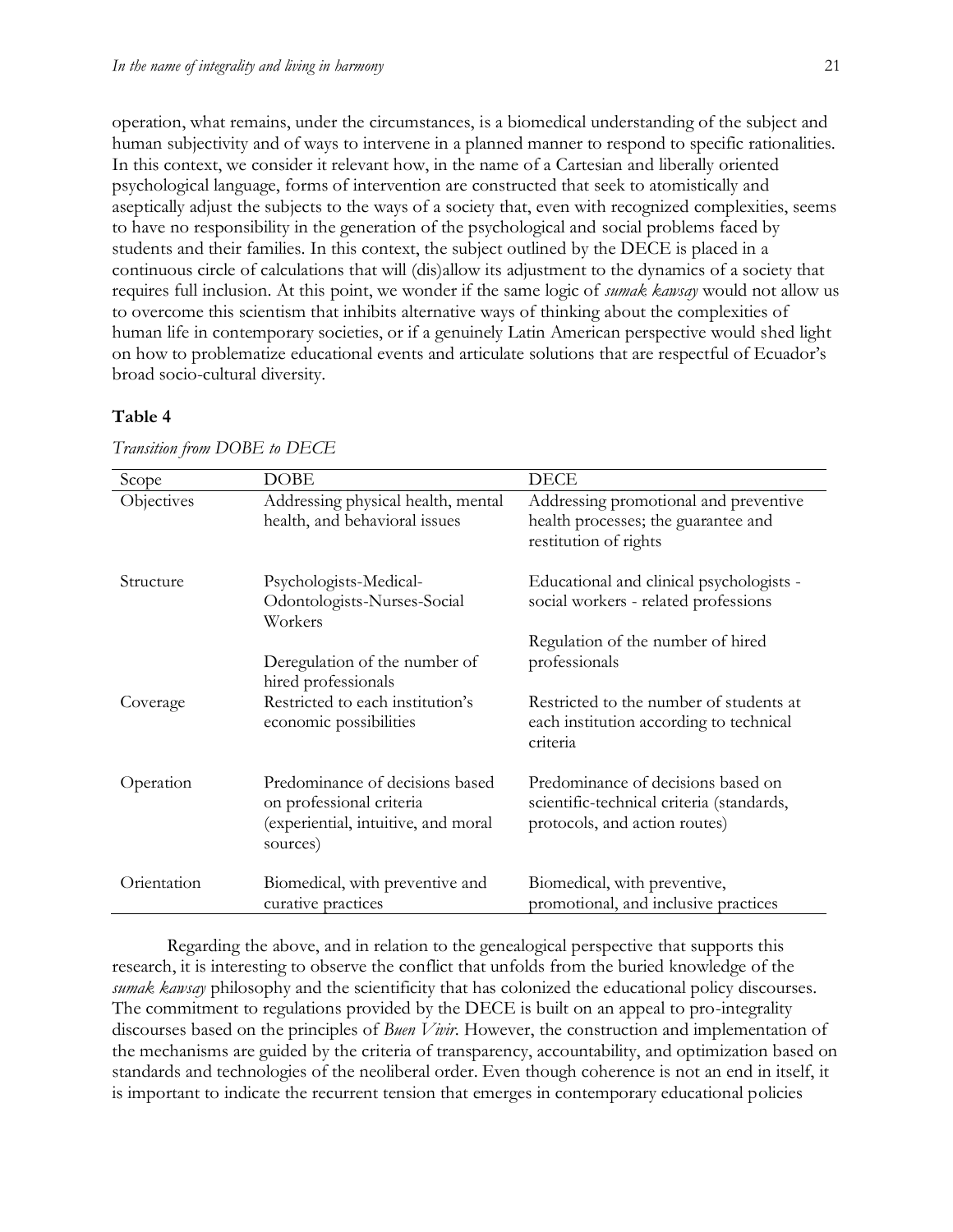regarding the existing imbalance between the heterogeneity of the discourses (ways of representing/projecting) and the homogeneity of the genres (ways of doing). Particularly in the context of the emergence of the DECE and, more broadly, in the legal-normative framework built in Ecuador during the last decade, this tension shows how the philosophical principles of the indigenous nations may have been tactically employed for the formulation of a new discursive order that is committed to Ecuador's plurinationality, but is adjusted in power relations through the mechanisms that exercise global control over the educational systems from the neoliberal imaginary. We think that, for this reason, it is necessary to prepare a critical history of supranational organizations' participation in Ecuador's educational policy agendas and programs, closely examining the ambiguities between neoliberalism and the perspectives that have been articulated from the socialism of the  $21^{st}$  century, as well as the way in which both gain and/or give ground in the struggle of ideas.

Similarly, we consider it necessary to examine in greater detail how the apparent rationality with which decision-making processes are developed adjusts (or not) to the educational, psychosocial, and sociocultural needs of school-age children and adolescents in Ecuador. The technical-administrative criteria used to assign professionals to schools pose a series of challenges that, while protecting the economic dimensions of public spending on education through allocation according to the number of students, do not sufficiently address the problems resulting from the structural conditions of poverty that exist in many areas of Ecuador, particularly in the Amazon region. Furthermore, given the predominance of psychology professionals both in the DOBE and in its updated form, the DECE, we assert that it is necessary to ask ourselves if they, and by extension the deployment of their knowledge and practices, are indicated to promote integrality and *Buen Vivir* within educational institutions. What is the rationale for assuming this imperative need to position them at the forefront of these processes of educational change? What knowledge do these professionals have that is so essential to spread in Ecuadorian schools? Are professionals specialized in psychological knowledge the only ones who are required for the development of integrality and *Buen Vivir*? Should the educational communities be guided and commanded from this expertise to achieve the desired educational goals?

Finally, this research, in addition to contributing to political analysis in the educational arena, also invites us to think in broader terms about the general political processes in Ecuador. In this context, we leave the question open as to the political possibilities of the principles of *sumak kawsay* in contemporary global capitalism and in the country's recently displayed internal tensions, as well as the need for epistemological observation of the creative ways in which its principles are incorporated into Ecuador's political agenda.

#### **References**

- Abreo, A. (2011). El "gran método" de Foucault: Una arqueología-genealógica y una genealogíaarqueológica. *Papeles*, *3*(6), 77-85.
- Agamben, G. (2011). ¿Qué es un dispositivo? *Sociológica*, *26*(73), 249-264.
- Badillo, V. (1994). *El neoliberalismo y su influencia en el Ecuador: Incidencia en el campo económico* [tesis de grado, Instituto de Altos Estudios de Ecuador]. Repositorio Institucional IAEN. <https://bit.ly/2GZt72g>
- Bekerman, Z., & Zembylas, M. (2018). *Psychologized language in education. Denaturalizing a regime of truth*. Palgrave Macmillan.<https://doi.org/10.1057/978-1-137-54937-2>
- Biesta, G. (2020). Risking ourselves in education: Qualification, socialization and subjectification revisited. *Educational Theory*, *70*(1), 89-104.<https://doi.org/10.1111/edth.12411>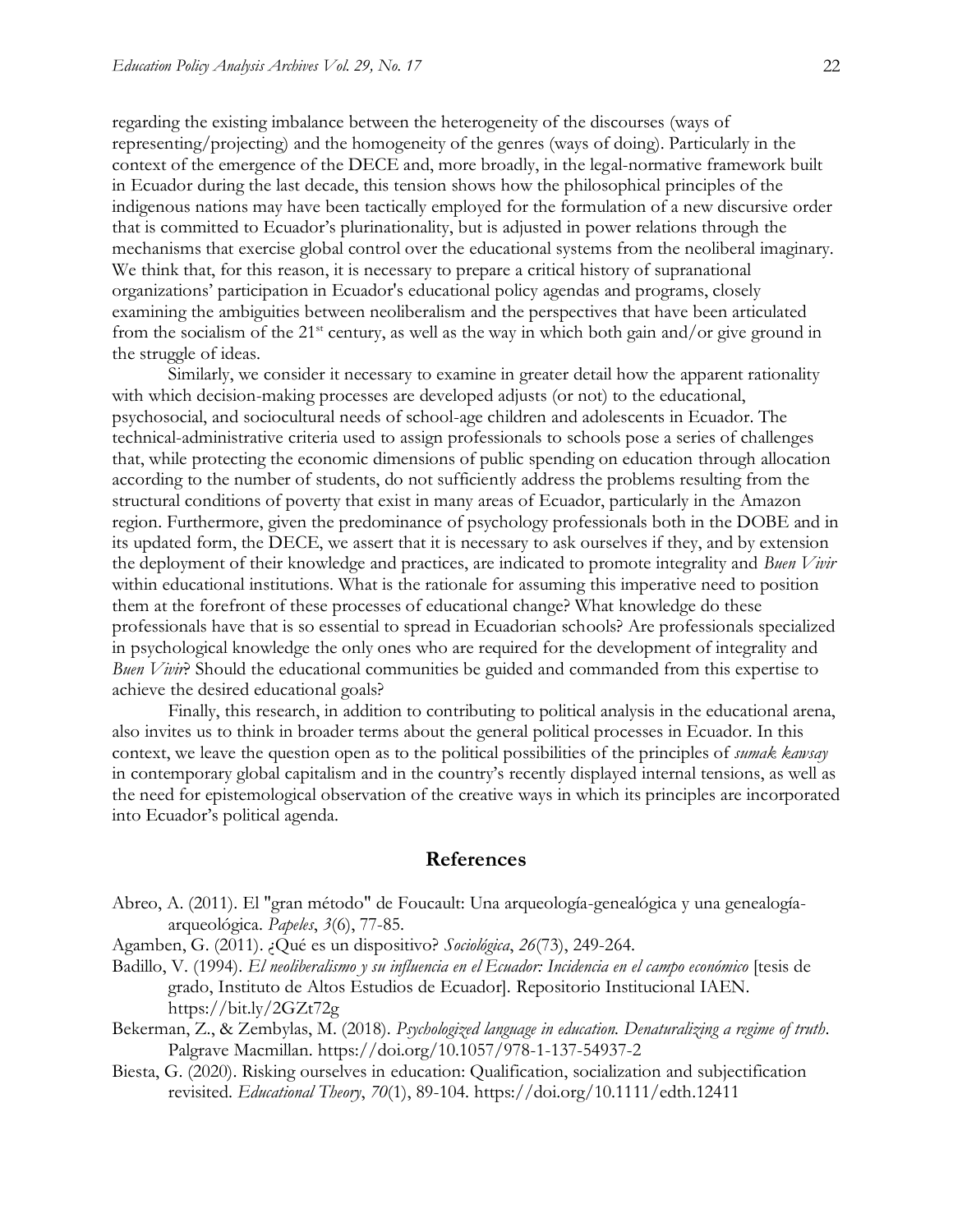- Binkley, S. (2018). Happiness as resource and resilience: an emotion for neoliberal times. In J. Pykett, R. Jones & M. Whitehead (Eds.) *Psychological governance and public policy. Governing the mind, brain and behaviour* (pp. 37 - 55). Routledge.
- De Vos, J. (2013). *Psychologization and the subject of late modernity*. Palgrave Macmillan. <https://doi.org/10.1057/9781137269225>
- De Vos, J. (2015). Deneurologizing education? From psychologisation to neurologisation and back. *Studies in Philosophy and Education*, *34*(3), 279-295. [https://doi.org/10.1007/s11217-014-9440-](https://doi.org/10.1007/s11217-014-9440-5) [5.](https://doi.org/10.1007/s11217-014-9440-5)
- Ecclestone, K. (2018). Therapeutic governance of psycho-emotionally vulnerable citizens: new subjectivities, new experts and new dangers. In J. Pykett, R. Jones & M. Whitehead (Eds.) *Psychological governance and public policy. Governing the mind, brain and behaviour* (pp. 56 - 74). Routledge.
- Fairclough, N. (2003). *Analysing discourse. Textual analysis for social research*. Routledge. <https://doi.org/10.4324/9780203697078>
- Fairclough, N. (2018). CDA as dialectical reasoning. In J. Flowerdew & J. Richardson (Eds.) *The Routledge handbook of critical discourse studies* (pp. 18 - 38). Routledge. <https://doi.org/10.4324/9781315739342-2>
- Foucault, M. (1980). *Microfísica del poder*. Edisa.
- Foucault, M. (2002). *Dichos y escritos (Tomo III)*. Editora Nacional.
- Foucault, M. (2006). *Seguridad, territorio y población Curso en el Collège de France (1977 - 1978)*. Fondo de Cultura Económica.
- Foucault, M. (2007). *Nacimiento de la Biopolítica. Curso en el Collège de France (1978 - 1979)*. Fondo de Cultura Económica.
- Foucault, M. (2014). *Defender la sociedad. Curso en el Collège de France (1975 - 1976)*. Fondo de Cultura Económica.
- Friedli, L., & Stearn, R. (2015). Positive affect as coercitive strategy: conditionality, activation and the role of psychology in UK government workfare programmes. *Critical Medical Humanities*, *41*, 40-47. <https://doi.org/10.1136/medhum-2014-010622>
- Garzón, P. (2013). Pueblos indígenas y decolonialidad. Sobre la colonización epistemológica occidental. *Andamios*, *10*(22), 305-331. <https://doi.org/10.29092/uacm.v10i22.278>
- Grinberg, S. (2019). Dispositivos, gubernamentalidad y educación en tiempos de gerenciamiento conservador: Un puzle para armar. *Horizontes*, *37*, e019019, 1-23. <https://doi.org/10.24933/horizontes.v37i0.768>
- Guardiola, J., & García-Quero, F. (2014). Buen Vivir (living well) in Ecuador: Community and environmental satisfaction without household material prosperity? *Ecological Economics*, *107*, 177-184. <https://doi.org/10.1016/j.ecolecon.2014.07.032>
- Guayasamin, M. (2017). Aciertos, críticas y desafíos pendientes de la política educativa durante la presidencia de Rafael Correa. Ecuador 2007 - 2017. *Revista de Investigación Educativa de la REDIECH*, *8*(14), 9-30. [https://doi.org/10.33010/ie\\_rie\\_rediech.v8i14.24](https://doi.org/10.33010/ie_rie_rediech.v8i14.24)
- Hidalgo, L. (2011). *El saber de la escolarización neoliberal en el discurso del cambio educativo del Gobierno de Sixto Durán Ballén: Período 1992 - 1996* [tesis de maestría, Universidad Andina Simón Bolívar]. Repositorio Institucional UASB.<http://hdl.handle.net/10644/2829>
- Illescas, M. y Tapia, A. (2010). *Propuesta para la creación del Departamento de Orientación y Bienestar Estudiantil en el Colegio Nacional Mixto Nulti* [tesis de grado, Universidad de Cuenca]. Repositorio Institucional UCuenca.<https://n9.cl/s73qu>
- Lemke, T. (2016). *Foucault, governmentality and critic*. Routledge. <https://doi.org/10.4324/9781315634609>
- Márquez, J. (2014). Michel Foucault y la contra-historia. *Historia y Memoria*, *8*(1), 211-243.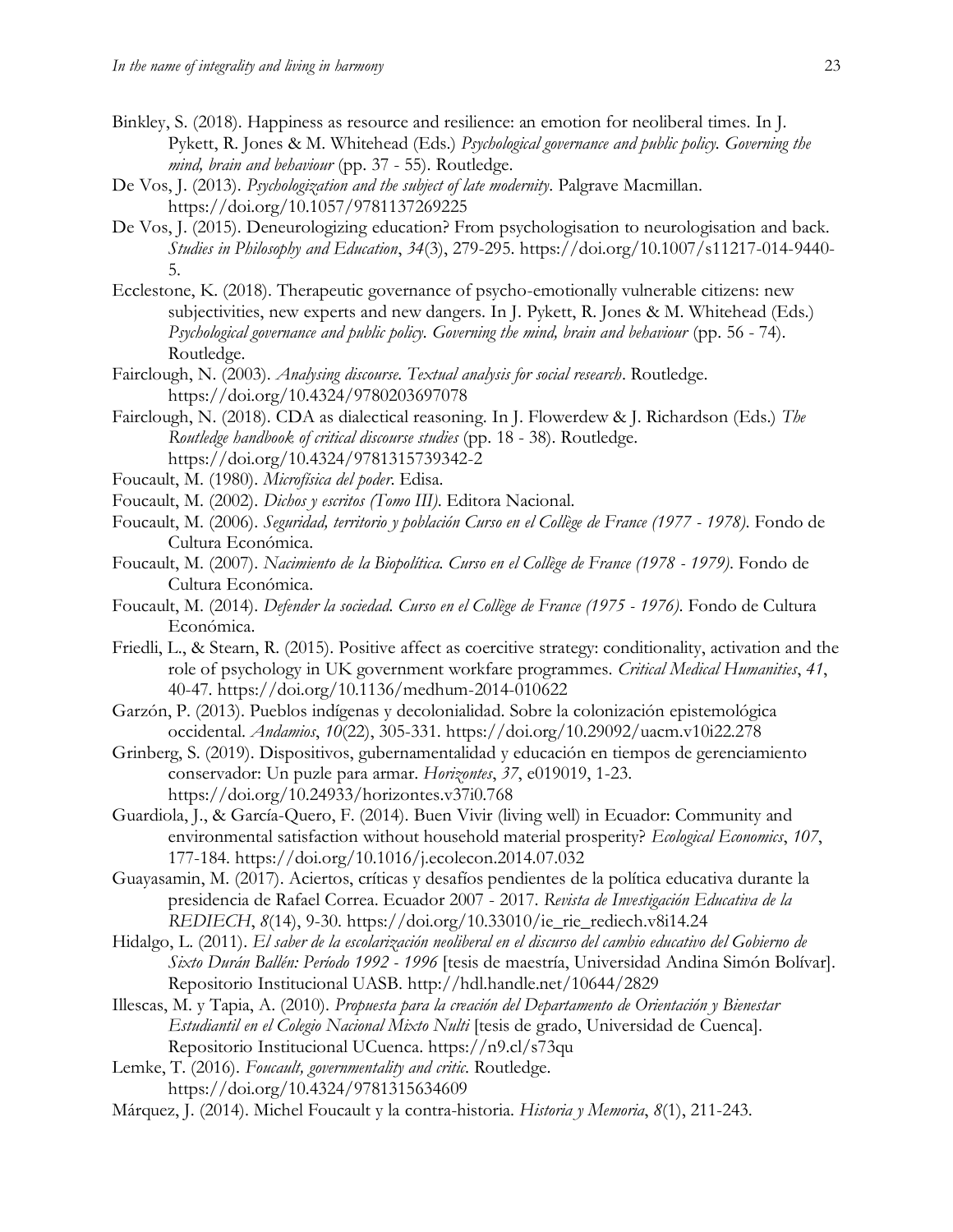<https://doi.org/10.19053/20275137.4445>

- Miller, P., & Rose, N. (2008). *Governing the present: Administering economic, social and personal life*. Polity Press.
- Ministry of Education of Ecuador. (2012, 26 de julio). *Reglamento General a la Ley Orgánica de Educación Intercultural*. Registro Oficial N°754.<https://bit.ly/381lNiN>
- Ministry of Education of Ecuador. (2014, 17 de abril). *Agreement MINEDUC-ME-2014 0069-14*. Ministerio de Educación de Ecuador.<https://bit.ly/381lNiN>
- Ministry of Education of Ecuador. (2016, 20 de mayo). *Agreement MINEDUC-ME-2016 00046-A.*  Ministry of Education of Ecuador.<https://bit.ly/2RYvrwR>
- Ministry of Education of Ecuador. (2016). *Modelo de Funcionamiento de los Departamentos de Consejería Estudiantil*. Ministry of Education of Ecuador.
- Moretti, R., & Energici, M. (2019). Perspectiva gubernamental e historia de la psicología. Medición de la inteligencia y la aptitud en la educación chilena (1925-1967). En E. Hevia, F. Reiter & G. Salas (Eds.). *Historias de la psicología. Contribuciones y reconstrucciones parciales* (pp. 255-285). Universidad Alberto Hurtado.
- Moschetti, M., Fontdevila, C., & Verger, A. (2019). Políticas, procesos y trayectorias de privatización educativa en Latinoamérica. *Educação e Pesquisa*, *45*, e187870, 1-27. <https://doi.org/10.1590/s1678-463420194187870>
- National Assembly of Ecuador. (2011, 31 de marzo). *Ley Orgánica de Educación Intercultural de 2011*. Registro Oficial N°417.<https://bit.ly/384Farg>
- National Assembly of Ecuador. (2008, 20 de octubre). *Constitución de la República del Ecuador de 2008*. Registro Oficial N°449.<https://bit.ly/2UtncuA>
- National Chamber of Representatives of Ecuador. (1983, 3 de mayo). *Ley 127 de Educación de 1983*. <https://bit.ly/2SksN3F>
- Nietzche, F. (2011). *Genealogía de la moral*. Alianza.
- Observatorio Social del Ecuador. (2018). *Situación de la niñez y adolescencia en el Ecuador, una mirada a través de los ODS*. UNICEF.
- Palacios, D., Hidalgo, F., & Saavedra, P. (2020). Psicologización y lenguaje en educación: Analizando discursivamente políticas educativas latinoamericanas contemporáneas. *Revista Caribeña de Investigación Educativa*, *4*(1), 62-80. <https://doi.org/10.32541/recie.2020.v4i1.pp62-88>
- Pykett, J., Jones, R., & Whitehead, M. (2018). Introduction: psychological governance and public policy. En J. Pykett, R. Jones & M. Whitehead (Eds.) *Psychological governance and public policy. Governing the mind, brain and behaviour* (pp. 1 - 20). Routledge.
- Rojas-Lizana, S., & Itatí, D. (2019). ¿Qué importa el preámbulo? Pensamiento decolonial en el preámbulo de las constituciones de Bolivia y Ecuador: Una aproximación desde el análisis del discurso. *Critical Discourse Studies*, [https://10.1080/17405904.2019.1567363.](https://10.0.4.56/17405904.2019.1567363)
- Rose, N. (1999). *Governing the soul. The shaping of the private self*. Free Asociation Books.
- Schavelzon, S. (2015). *Plurinacionalidad y Vivir Bien/Buen Vivir. Dos conceptos leídos desde Bolivia y Ecuador post-constituyentes*. Quito-Buenos Aires: Abya-Yala & CLACSO.
- Verger, A., Zancajo, A., & Fontdveila, C. (2016). La economía política de la privatización educativa: Políticas, tendencias y trayectorias desde una perspectiva comparada. *Revista Colombiana de Educación*, *70*, 47-78.<https://doi.org/10.17227/01203916.70rce47.78>
- Verger, A., Moschetti, M., & Fontdevila, C. (2017). *La privatización educativa en América Latina: Una cartografía de políticas, tendencias y trayectorias*. Education International.
- Villalba, U. (2013). Buen Vivir vs development: A paradigm shift in the Andes? *Third World Quarterly*, *34*(8), 1427-1442. <https://doi.org/10.1080/01436597.2013.831594>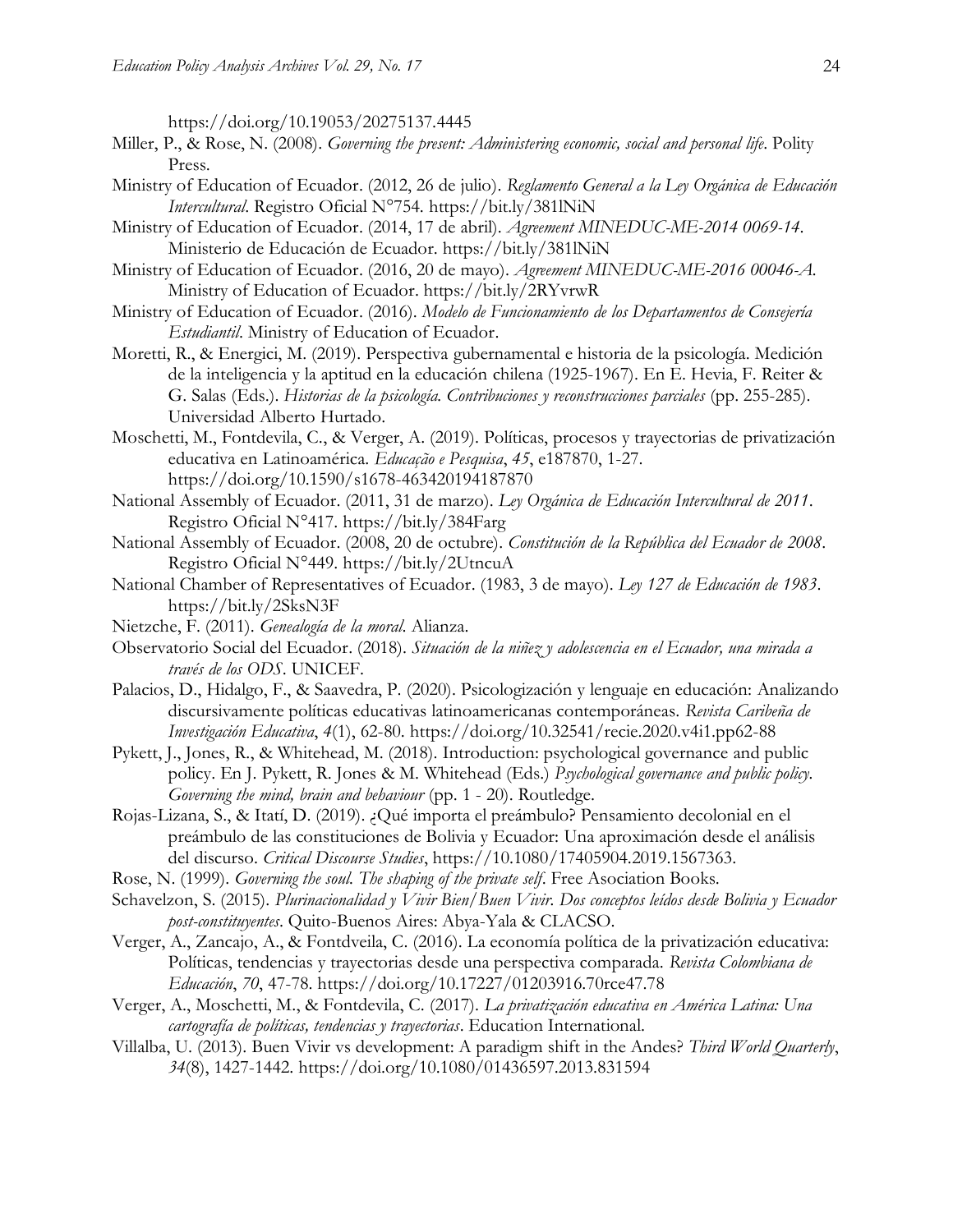# **About the Authors**

## **Diego Palacios Díaz**

Universidad Tecnológica Indoamérica – Ecuador [Diegopalacios@uti.edu.ec](mailto:Diegopalacios@uti.edu.ec)

Researcher – Facultad de Ciencias Humanas y de la Salud & Centro de Investigación en Ciencias Humanas y Educación (Ecuador). PhD in Psychology, University of Chile. His lines of research have been mainly linked to educational policies, daily work at school, and critical discourse studies. <http://orcid.org/0000-0002-6956-7158>

# **Felipe Hidalgo Kawada**

The University of Sydney– Australia [fhid0279@uni.sydney.edu.au](mailto:fhid0279@uni.sydney.edu.au)

Doctoral Student in Education, The University of Sydney, Australia. Master in Educational Psychology, University of Chile. His lines of research have been mainly linked to the processes of construction of subjectivities and corporealities in the school space, and critical discourse studies.

<http://orcid.org/0000-0002-8885-6895>

# education policy analysis archives

Volume 29 Number 17 February 15, 2021 ISSN 1068-2341



Readers are free to copy, display, distribute, and adapt this article, as long as the work is attributed to the author(s) and **Education Policy Analysis Archives**, the changes are identified, and the same license applies to the derivative work. More details of this Creative Commons license are available at [https://creativecommons.org/licenses/by-sa/4.0/.](https://creativecommons.org/licenses/by-sa/4.0/) **EPAA** is published by the Mary Lou Fulton Institute and Graduate School of Education at Arizona State University Articles are indexed in CIRC (Clasificación Integrada de Revistas Científicas, Spain), DIALNET (Spain), [Directory of Open Access Journals,](http://www.doaj.org/) EBSCO Education Research Complete, ERIC, Education Full Text (H.W. Wilson), QUALIS A1 (Brazil), SCImago Journal Rank, SCOPUS, SOCOLAR (China).

Please send errata notes to Audrey Amrein-Beardsley at [audrey.beardsley@asu.edu](mailto:audrey.beardsley@asu.edu)

**Join EPAA's Facebook community** at<https://www.facebook.com/EPAAAAPE> and **Twitter feed** @epaa\_aape.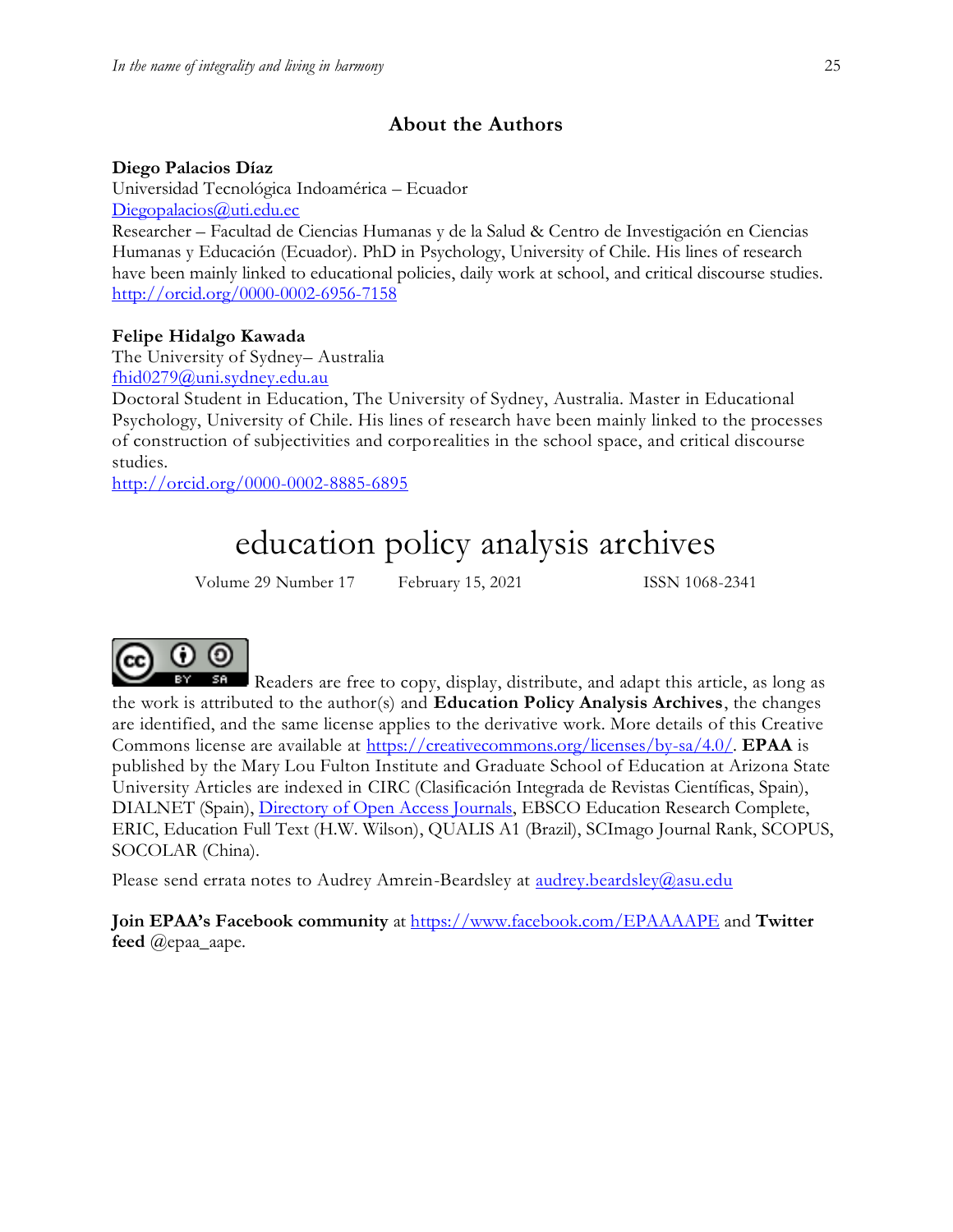# education policy analysis archives editorial board

#### Lead Editor: **Audrey Amrein-Beardsley** (Arizona State University) Editor Consultor: **Gustavo E. Fischman** (Arizona State University) Associate Editors: **Melanie Bertrand, David Carlson, Lauren Harris, Danah Henriksen, Eugene Judson**, **Mirka Koro-Ljungberg, Daniel Liou, Scott Marley, Keon McGuire, Molly Ott, Iveta Silova** (Arizona State University)

**Madelaine Adelman** Arizona State University **Cristina Alfaro**  San Diego State University **Gary Anderson** New York University

#### **Michael W. Apple**

University of Wisconsin, Madison **Jeff Bale** University of Toronto, Canada **Aaron Benavot** SUNY Albany **Julian Vasquez Heilig** California

#### **David C. Berliner**

Arizona State University **Henry Braun** Boston College **Casey Cobb** University of Connecticut **Arnold Danzig** San Jose State University **Linda Darling-Hammond**  Stanford University **Elizabeth H. DeBray**  University of Georgia **David E. DeMatthews** University of Texas at Austin **Chad d'Entremont** Rennie Center for Education Research & Policy **John Diamond** University of Wisconsin, Madison **Matthew Di Carlo**  Albert Shanker Institute **Sherman Dorn** Arizona State University **Michael J. Dumas**  University of California, Berkeley **Kathy Escamilla**  University of Colorado, Boulder **Yariv Feniger** Ben-Gurion University of the Negev **Melissa Lynn Freeman**  Adams State College **Rachael Gabriel** University of Connecticut

**Amy Garrett Dikkers** University of North Carolina, Wilmington **Gene V Glass**  Arizona State University **Ronald Glass** University of California, Santa Cruz

**Jacob P. K. Gross**  University of Louisville

State University, Sacramento **Kimberly Kappler Hewitt** University of North Carolina Greensboro **Aimee Howley** Ohio University **Nelly P. Stromquist** 

**Steve Klees** University of Maryland **Jaekyung Lee S**UNY Buffalo **Jessica Nina Lester** Indiana University **Amanda E. Lewis** University of Illinois, Chicago **Chad R. Lochmiller** Indiana University **Christopher Lubienski** Indiana University **Sarah Lubienski** Indiana University **Larisa Warhol**

**William J. Mathis**  University of Colorado, Boulder **Michele S. Moses**  University of Colorado, Boulder **Julianne Moss** Deakin University, Australia **Sharon Nichols**  University of Texas, San Antonio **Eric Parsons** University of Missouri-Columbia **Amanda U. Potterton** University of Kentucky **Susan L. Robertson** Bristol University

**Gloria M. Rodriguez** University of California, Davis **R. Anthony Rolle**  University of Houston **A. G. Rud**  Washington State University

**Patricia Sánchez** University of University of Texas, San Antonio **Eric M. Haas** WestEd **Janelle Scott** University of California, Berkeley **Jack Schneider** University of Massachusetts Lowell **Noah Sobe** Loyola University

University of Maryland **Benjamin Superfine**  University of Illinois, Chicago **Adai Tefera**  Virginia Commonwealth University **A. Chris Torres** Michigan State University **Tina Trujillo**  University of California, Berkeley **Federico R. Waitoller**  University of Illinois, Chicago University of Connecticut **John Weathers** University of Colorado, Colorado Springs **Kevin Welner** University of Colorado, Boulder **Terrence G. Wiley**  Center for Applied Linguistics **John Willinsky**  Stanford University **Jennifer R. Wolgemuth**  University of South Florida **Kyo Yamashiro**  Claremont Graduate University **Miri Yemini** Tel Aviv University, Israel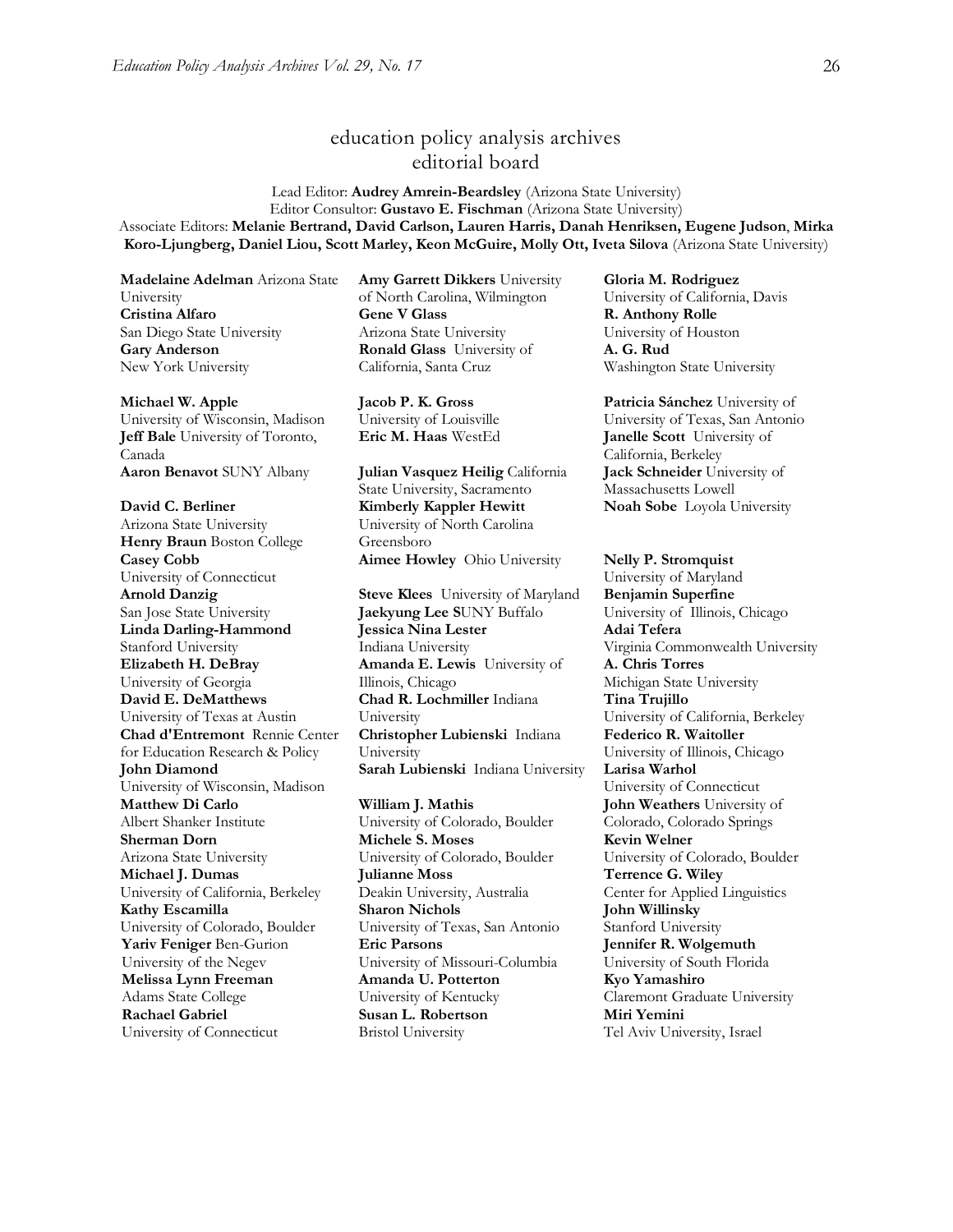# archivos analíticos de políticas educativas consejo editorial

Editor Consultor: **Gustavo E. Fischman** (Arizona State University)

Coordinador (Español/Latinoamérica): **Ignacio Barrenechea** (Universidad de San Andrés), **Ezequiel Gomez Caride** (Universidad de San Andres/ Pontificia Universidad Católica Argentina)

Editor Coordinador (Español/Norteamérica): **Armando Alcántara Santuario** (Universidad Nacional Autónoma de México) Editor Coordinador (Español/España): **Antonio Luzon** (Universidad de Granada)

Editores Asociados: **Jason Beech** (Monash University)**, Angelica Buendia**, (Metropolitan Autonomous University), **Gabriela de la Cruz Flores** (Universidad Nacional Autónoma de Mëxico), **Alejandra Falabella** (Universidad Alberto Hurtado, Chile), **Carmuca Gómez-Bueno** (Universidad de Granada), **Carolina Guzmán-Valenzuela** (Universidade de Chile), **Cesar Lorenzo Rodriguez Urib**e (Universidad Marista de Guadalajara), **Antonia Lozano-Díaz** (University of Almería), **Sergio Gerardo Málaga Villegas** (Instituto de Investigación y Desarrollo Educativo, Universidad Autónoma de Baja California (IIDE-UABC)), **María Teresa Martín Palomo** (University of Almería), **María Fernández Mellizo-Soto** (Universidad Complutense de Madrid), **Tiburcio Moreno** (Autonomous Metropolitan University-Cuajimalpa Unit), **José Luis Ramírez,** (Universidad de Sonora), **Axel Rivas** (Universidad de San Andrés), **Maria Veronica Santelices** (Pontificia Universidad Católica de Chile)

**Claudio Almonacid** Universidad Metropolitana de Ciencias de la Educación, Chile

**Miguel Ángel Arias Ortega**  Universidad Autónoma de la Ciudad de México **Xavier Besalú Costa**  Universitat de Girona, España

**[Xavier Bonal](javascript:openRTWindow() Sarro** Universidad Autónoma de Barcelona, España

#### **[Antonio Bolívar](javascript:openRTWindow() Boitia**

Universidad de Granada, España

**[José Joaquín Brunner](javascript:openRTWindow()** Universidad Diego Portales, Chile

**[Damián Canales Sánchez](javascript:openRTWindow()** Instituto Nacional para la Evaluación de la Educación, México

**Gabriela de la Cruz Flores** Universidad Nacional Autónoma de México **[Marco Antonio Delgado Fuentes](javascript:openRTWindow()** Universidad Iberoamericana, México

**[Inés Dussel](javascript:openRTWindow()**, DIE-CINVESTAV, México

**[Pedro Flores Crespo](javascript:openRTWindow()** Universidad Iberoamericana, México

**Ana María García de Fanelli**  Centro de Estudios de Estado y Sociedad (CEDES) CONICET, Argentina **Juan Carlos González Faraco**  Universidad de Huelva, España

**María Clemente Linuesa**  Universidad de Salamanca, España

**Jaume Martínez Bonafé** Universitat de València, España

**Alejandro Márquez Jiménez**  Instituto de Investigaciones sobre la Universidad y la Educación, UNAM, México

**María Guadalupe Olivier Tellez**, Universidad Pedagógica Nacional, México **[Miguel Pereyra](javascript:openRTWindow()** Universidad de Granada, España

**[Mónica Pini](javascript:openRTWindow()** Universidad Nacional de San Martín, Argentina

**Omar Orlando Pulido Chaves** Instituto para la Investigación Educativa y el Desarrollo Pedagógico (IDEP) **José Ignacio Rivas Flores** Universidad de Málaga, España

**[Miriam Rodríguez Vargas](javascript:openRTWindow()** Universidad Autónoma de Tamaulipas, México

**José Gregorio Rodríguez**  Universidad Nacional de Colombia, Colombia **[Mario Rueda Beltrán](javascript:openRTWindow()** Instituto de Investigaciones sobre la Universidad y la Educación, UNAM, México **José Luis San Fabián Maroto**  Universidad de Oviedo, España

**[Jurjo Torres Santomé](javascript:openRTWindow()**, Universidad de la Coruña, España

**Yengny [Marisol Silva Laya](javascript:openRTWindow()** Universidad Iberoamericana, México **Ernesto Treviño Ronzón** Universidad Veracruzana, México

**[Ernesto Treviño](javascript:openRTWindow() Villarreal** Universidad Diego Portales Santiago, Chile **[Antoni Verger Planells](javascript:openRTWindow()** Universidad Autónoma de Barcelona, España

**[Catalina Wainerman](javascript:openRTWindow()** Universidad de San Andrés, Argentina **Juan Carlos Yáñez Velazco** Universidad de Colima, México